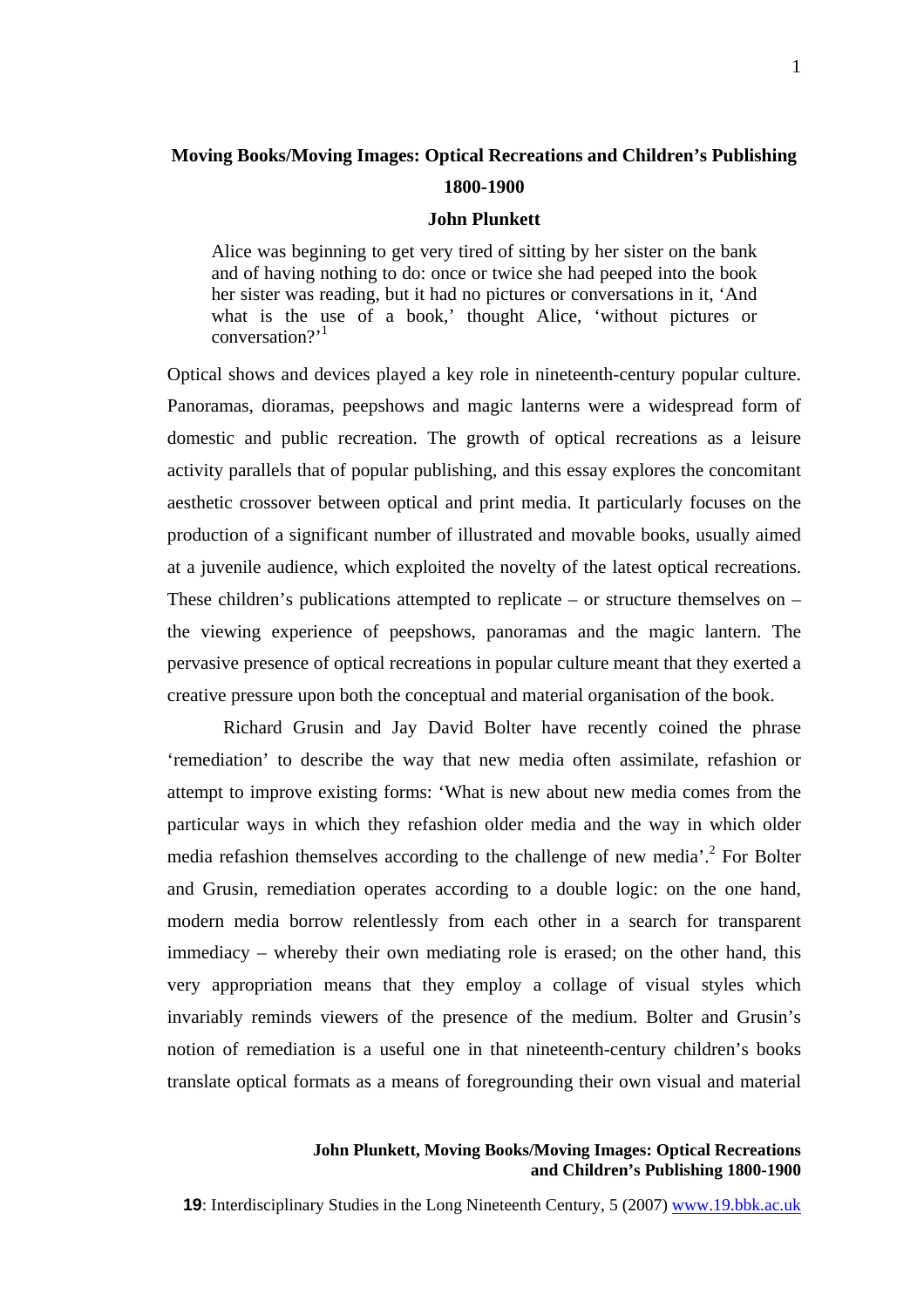novelty, which was the product of developments in popular publishing, particularly the use of illustration.

More than any other genre, children's books drew on optical recreations like the peepshow and magic lantern. They did so because the appeal of these entertainments was a marriage of the visual and verbal, which needs to be understood as something distinct from the combination of word and image. For children who were just entering the unfamiliar world of literacy, the appropriation of a peepshow and magic lantern aesthetic provided a way of recreating the visual and verbal within print, satisfying Alice's desire for books filled with pictures and conversation. Walter Ong has argued that 'Readers whose norms and expectations for formal discourse are governed by a residually oral mindset relate to a text quite differently from readers whose sense of style is radically textual'.<sup>[3](#page-26-2)</sup> Children's books structured around popular optical entertainments remediated the aural within print culture, and, in so doing, helped to bridge the gap Ong describes between print and aurality, literacy and illiteracy. They sought for a more interactive, and, in the case of movable books, sensuous interaction with the world of the text than had previously been the case in children's publishing. What makes the children's books discussed part of a larger dynamic is that they are products of the spread of literacy and print culture, and the attendant negotiation between print and aurality that characterised not only children's growing-up but nineteenth-century culture as a whole. $4$ 

The peepshow was the optical format most frequently remediated by children's illustrated and movable books. Why was this so? Partly, it is because it is one of the oldest and most enduring forms of optical entertainment. The emergence of the peepshow marked a coming together of art, philosophical recreations, particularly those involving mirrors and lenses, and the popular entertainment provided by itinerant showmen, either individually or as part of the traditional calendar of fairs, wakes, and holydays (sic). The earliest examples of peepshows conventionally cited are a device built in 1437 by the Italian polymath Leone Battista Alberti, in which views were looked through a small hole in a box; Samuel Van Hoogstraten's perspective boxes of the 1650s; and two clock-peepshows built

# **John Plunkett, Moving Books/Moving Images: Optical Recreations and Children's Publishing 1800-1900**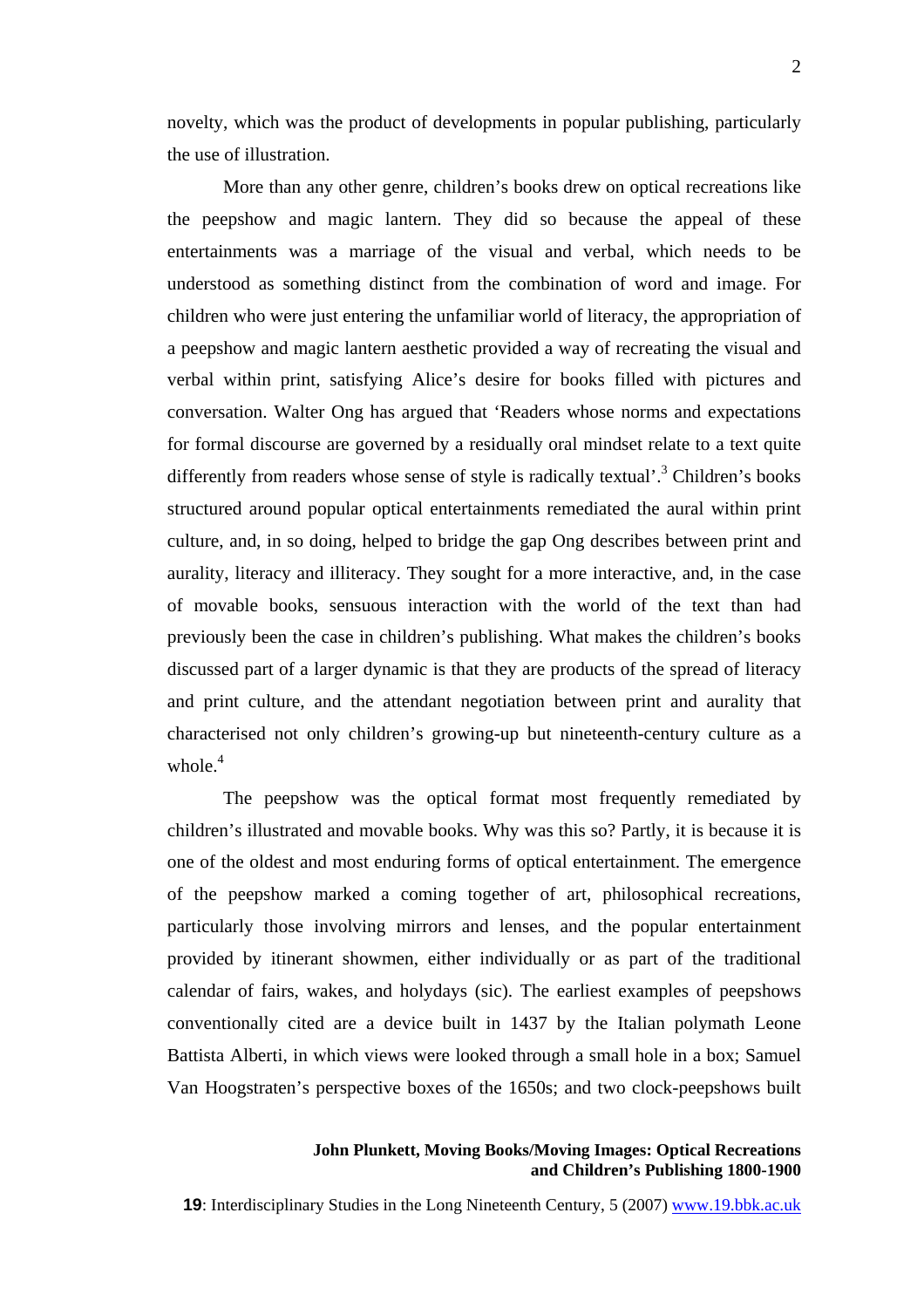bythe Augsburg clock-maker Marggraf in 1596 and 1599.<sup>5</sup> In Britain, travelling raree shows first achieved cultural visibility in the 1680s. In 1681, Stephen Colledge was sentenced to death for publishing a political pamphlet called *The Raree Show*, which satirised Charles II. Later that decade, in *The Cryes of London drawne after the life* (1687), a series of prints depicting those who hawked their wares on the streets of London, the Dutch artist Marcellus Laroon presented the itinerant raree show man as a familiar figure in the capital **(see fig. 1[\)](http://www.19.bbk.ac.uk/public/journals/3/no5_Plunkett_fig1_full.jpg)**. [6](#page-26-5)

*The Cryes of London*, which was republished on numerous occasions, launched the genre of London Cries; subsequent series of prints in the eighteenth and early nineteenth century often included portrayals of itinerant peep-show men. Several recurring features of peepshow entertainments emerge from these prints, which help to explain why it was the format most frequently remediated by children's books. Prints portray peepshow audiences made up almost entirely of children, as is typified by the frontispiece of L. P. Boitard's series of London Cries (1760), Francis Wheatley's painting from his London Cries, and a print from William H. Pyne's 'Costumes of England' (1805) **(see fig. 2[;](http://www.19.bbk.ac.uk/public/journals/3/no5_Plunkett_fig2_full.jpg) fig. 3[;](http://www.19.bbk.ac.uk/public/journals/3/no5_Plunkett_fig3_full.jpg) fig. [4\)](http://www.19.bbk.ac.uk/public/journals/3/no5_Plunkett_fig4_full.jpg)**. A later painting from *c*. 1850 exemplifies the common exhibition of peepshows at fairgrounds during the nineteenth century, with a scene of three children enjoying a show of the Battle of Waterloo **(see fig. 5[\)](http://www.19.bbk.ac.uk/public/journals/3/no5_Plunkett_fig5_full.jpg)**.

As the above pictures demonstrate, prints of peepshows often focus on the colourful figure of the itinerant showman who carried his entertainment on his back. Pyne's showman has a trumpet to catch his viewers attention **[\(](http://www.19.bbk.ac.uk/public/journals/3/no5_Plunkett_fig6_full.jpg)see fig. [6\)](http://www.19.bbk.ac.uk/public/journals/3/no5_Plunkett_fig6_full.jpg)**, while in an 1804 engraving of a peepshow man at Hyde Park Corner, the showman is portrayed as a disabled military veteran, perhaps forced into his new trade as a street entertainer as a result of wounds received during the war against France. He has a performing squirrel to help attract an audience by ringing the bells on his cage as he runs around. The accompanying text emphasises the audience's fascination with his performative role:

This amusing personage generally draws a crowd around him in whatever street he fixes his moveable pantomime, as the unemployed persons or children who cannot afford the penny or halfpenny insight into the show-box are yet greatly entertained with his descriptive harangues. . . The show consists of a series of coloured pictures, which

#### **John Plunkett, Moving Books/Moving Images: Optical Recreations and Children's Publishing 1800-1900**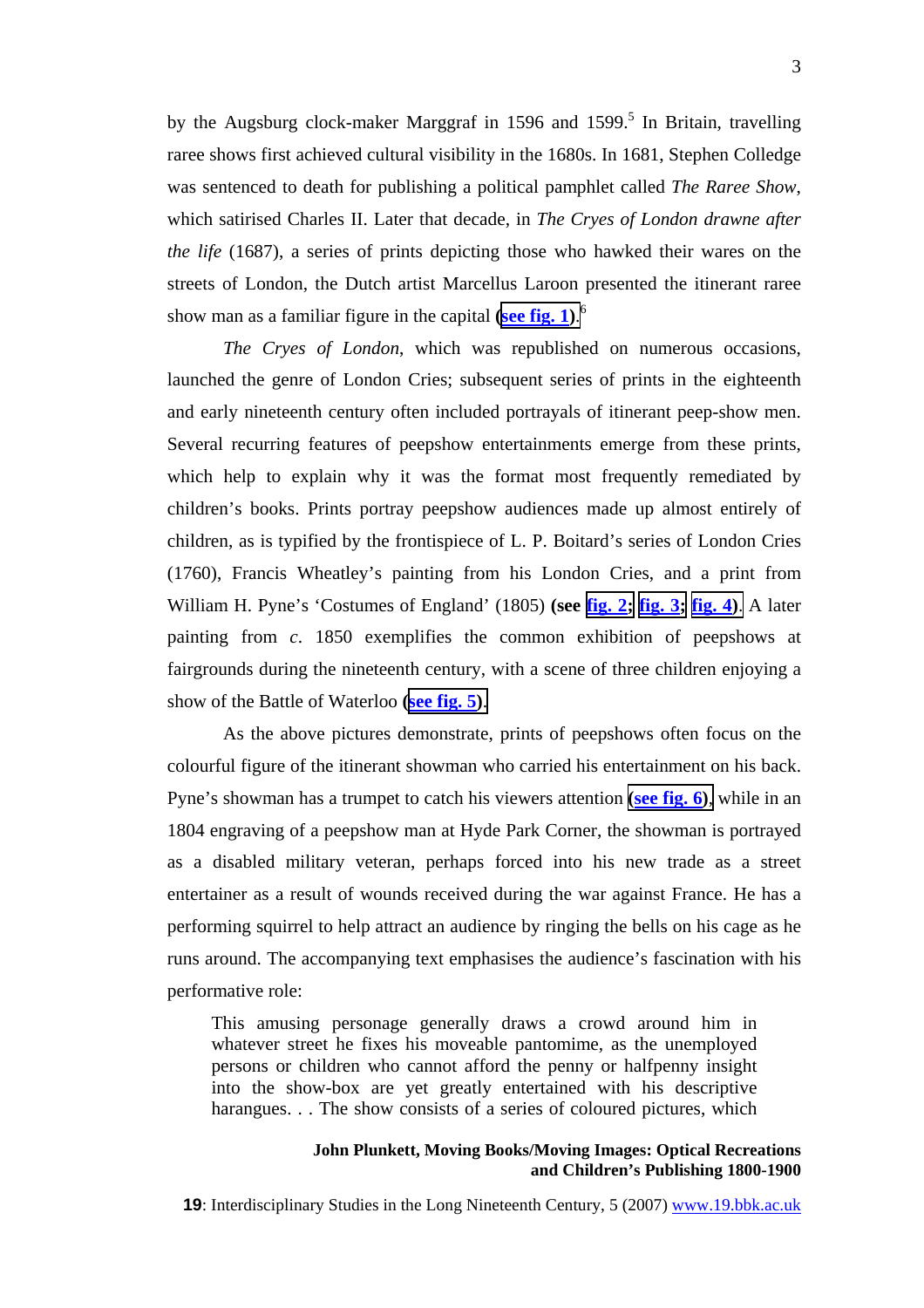the spectator views through a magnifying glass, while the exhibitor rehearses the story, and shifts the scene by the aid of strings.<sup>[7](#page-26-6)</sup>

The appeal of the peepshow stemmed as much from the relationship between audience and showman as that between the viewer and the painted scenes. The showman provided an aural narrative that not only brought the scenes to life, but also encouraged those waiting to desire their own glimpse inside the box. In short, the attraction of the peepshow was as much verbal as visual. Moreover, while the viewing experience may itself have been enclosed, the chatter of the surrounding crowd and the showman's address means that it was also less solitary than is generally thought.

For children of the eighteenth and nineteenth century, travelling peep-show men were an important source of information and wonder concerning the world beyond. An autobiographical article in *Chambers's Edinburgh Journal* from 1838 emphasises their role as purveyors of visual education in the early years of the century. This was a time just prior to the explosion of illustrated journals and periodicals. The article was written by either Robert or William Chambers, the brothers who ran the journal; in it, the author reminisces about his childhood encounters with a travelling peep-show. The brothers grew up in Peebles, twentythree miles south of Edinburgh, and the author declares that the boys of the town 'a public body to which the present writer had the honour to belong' knew no happiness equal to that which was 'conferred upon them by one of the most familiar, and therefore least regarded, of the pleasures of a tribe of city children – the sight of a raree show'. $8$  By the 1820s it seems the pleasure of the travelling peepshow was already greater for children in small towns and rural areas than those in the city, who were more accustomed to its fare, yet consequently less impressed by its novelty.

The showman seen by William or Robert Chambers was an old man by the name of Ben Minory. His show contained coloured prints of major European cities and a few other scenes; it was through his peep-show that the brothers 'first became acquainted with any part of the world beyond our own limited and rural range.<sup>[9](#page-26-8)</sup> Ben's scenes included the Court of Versailles, the Vatican, Brandywine Creek, Vauxhall Gardens, the Duke of Brunswick's Palace in Germany, and, last and finest of all, Lord Rodney's Victory over the French in the West Indies in 1782. This

# **John Plunkett, Moving Books/Moving Images: Optical Recreations and Children's Publishing 1800-1900**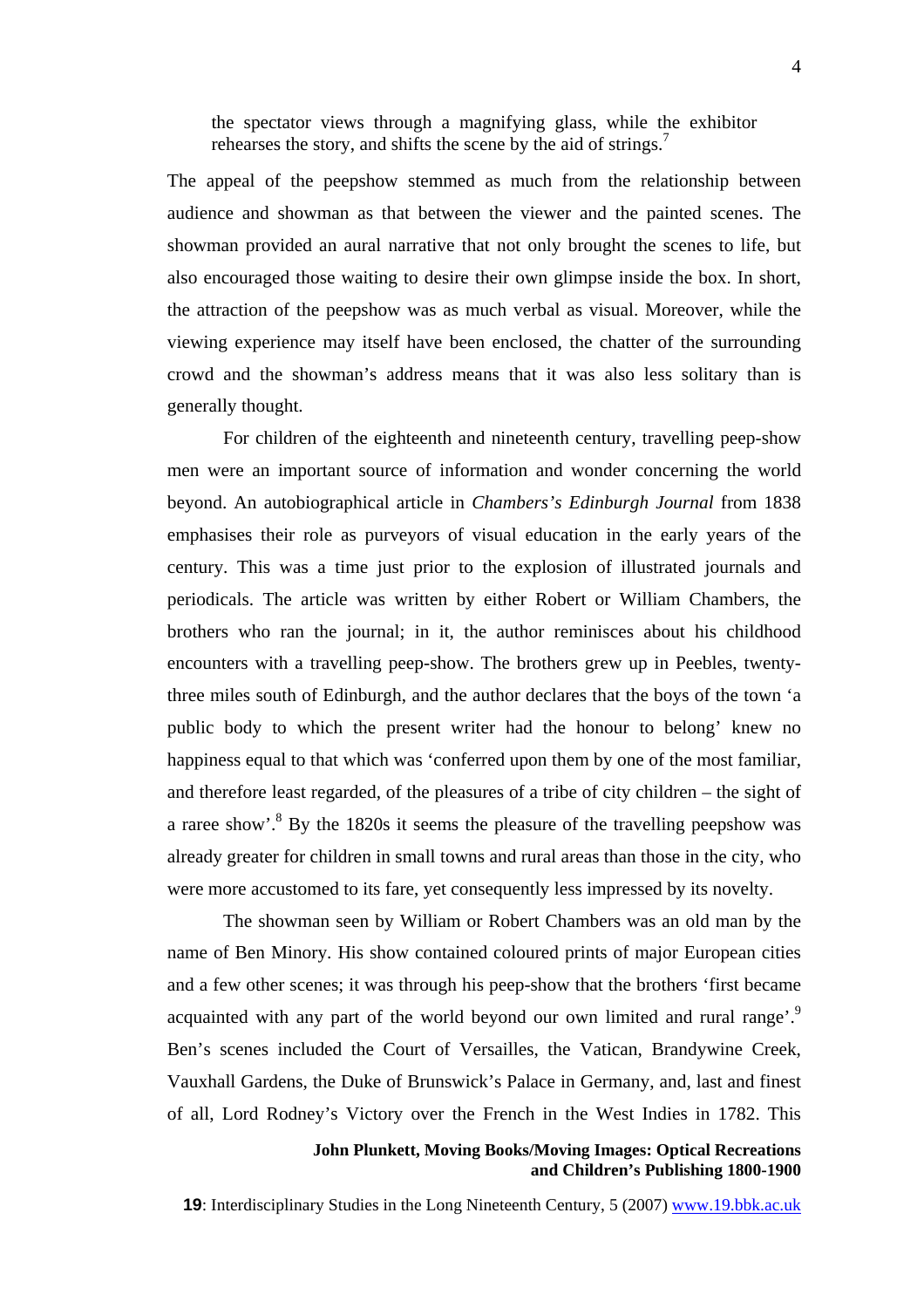peepshow entertainment, like so many others, consisted of a disconnected series of topographical scenes and national events, both historical and contemporary. Ben's narrative of his final scene emphasises the way that the showman sought to bring a static scene to life:

You see the French drawn up in a semi-circle to leeward, and the British fleet bearing down upon it. Lord Rodney, in the foremost vessel, has already cut the line, and is about to engage with two vessels at once. You see the signals flying for action, and see the smoke rising from some of the French vessels. But it was all in vain, for Rodney disabled and took many of them; but all them he took were lost after, as they were coming home to England, only twelve men escaping in a boat to tell the sorrowful tale. $10$ 

Peepshow images were always mediated through such aural narratives: scenes were imbued with drama, historical resonance, patriotic feeling, and curiosity over far-off and/or famous locations.

It is because of its status as a popular children's entertainment, as well as its combination of visual and verbal elements, that the peepshow was used as structuring trope by a significant number of illustrated children's publications. Readers were addressed as if they were a peepshow audience, much as Pierce Egan positioned his readers as viewers of a camera obscura. The appropriation of a peepshow aesthetic emphasized both the technological novelty and the greater availability of illustrated children's books. Simultaneously though, they provided a familiar model for children just entering the world of literacy, through which they could make sense of the unfamiliar combination of type and image. Children's illustrated and movable books also formed part of an important shift towards amusement in nineteenth-century children's publishing in that they used optical motifs in order to stress that they offered amusement rather than simply moral or religious instruction.

Two early examples of the type of aesthetic crossover I'm going to be arguing for are Elizabeth Semple's *The Magic Lantern; Or, Amusing and Instructive Exhibitions for Young People* (1806) and Ann Taylor's *Signor Topsy Turvey's Magic Lantern; Or, The World Turned Upside Down* (1810). Semple's book is organised around eleven hand-coloured engravings, which are meant to be scenes from a magic lantern show exhibited to Fredric, his sisters Caroline and Sophy, and

#### **John Plunkett, Moving Books/Moving Images: Optical Recreations and Children's Publishing 1800-1900**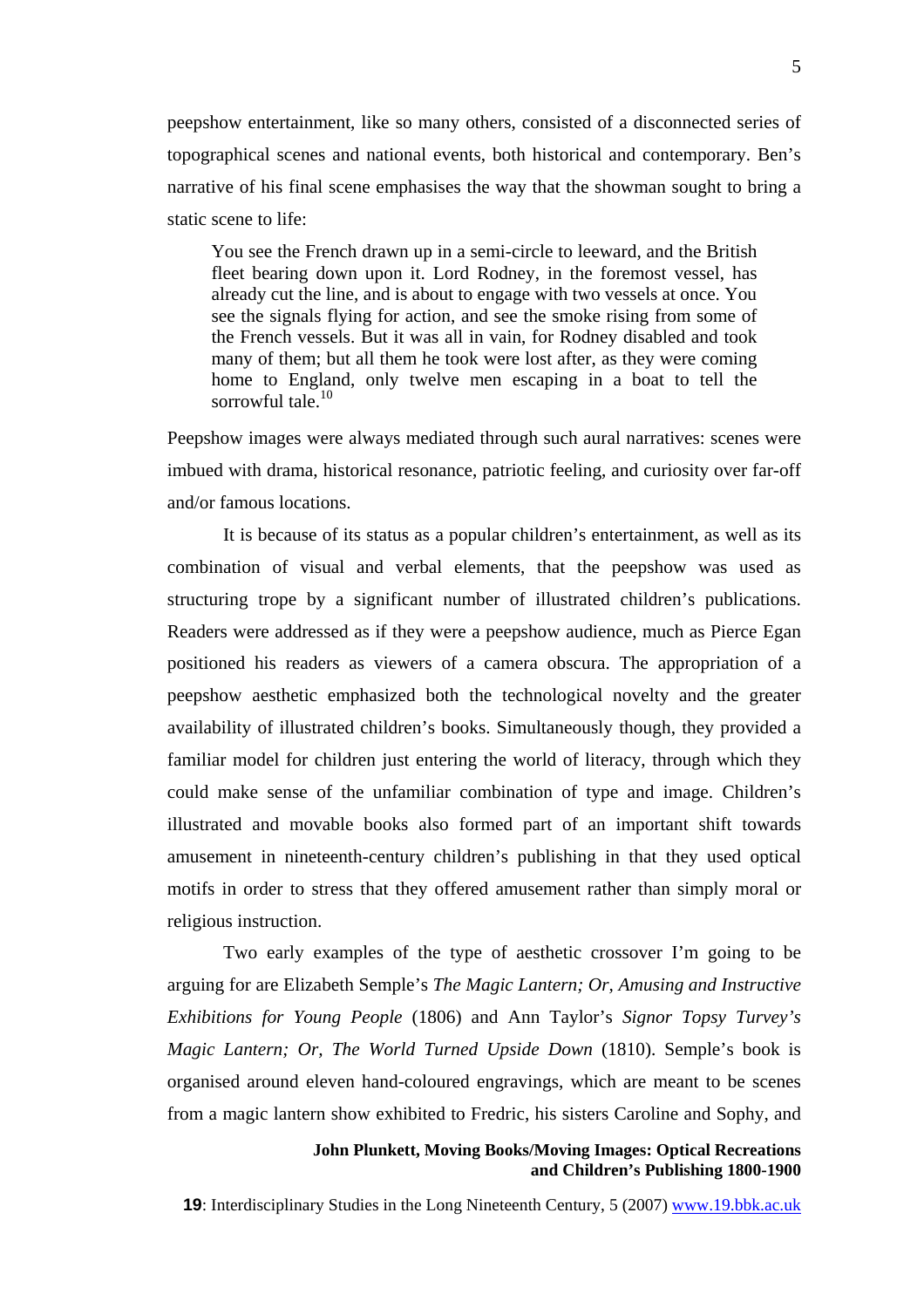their cousin Edward, by their father. The concept of a magic lantern show – a series of slides accompanied by a connecting narrative - operates as a structuring trope for the book to introduce its series of short moralistic tales. Similarly, Taylor's *Signor Topsy Turvey's Magic Lantern; Or, The World Turned Upside Down* tropes off the fact that projected slides appear upside down if they are put in the magic lantern the right way up. Taylor presents a carnivalesque world that reconstructs the upsidedown show supposedly put on by the magic lantern's first inventor:

Now lest there may still be some pedant in town, To laugh at this turning the world upside down, With argument witty and weighty, We've taken the trouble, at wonderful cost, To copy the sliders (long thought to be lost) And appeal to the whole literati. $^{11}$ 

Taylor turns an optical aesthetic into a satiric social principle in that it consists of poems, some with illustrations, which describe with such role-reversals as 'The Fish Turned Fishers' and 'The Monkey Turned Beau'.

The type of intermediality evident in these two books is characteristic of nineteenth-century optical recreations in so far as one of their defining features was the multifarious devices, prints and shows that sought to reproduce the same visual effect. The success of large-scale panoramas, for example, led to hand-held scrolling panoramas, children's panoramic games, miniature toy theatre panoramas, and even panoramic lantern slides. Critics such as Isobel Armstrong and Terry Castle have shown many similar instances of their influence upon literary texts.<sup>12</sup> The beginning of Pierce Egan's *Life in London* (1821), for example, claims that the book offers a camera obscura view of London. Reading the text is made analogous to viewing London through a camera obscura because it offers a realistic yet safely detached glimpse into dangerous low-life London haunts.[13](#page-26-12) The illustrated and movable children's publications I examine are thus only one element of a more widespread phenomenon.

The earliest book I have discovered that remediates the peepshow is concerned very precisely with children's entrance into, and acquisition of, the printed word, in that the format of a raree show is used as part of a primer for learning the alphabet. Joseph Brown's *The New English Primer, or reading made* 

### **John Plunkett, Moving Books/Moving Images: Optical Recreations and Children's Publishing 1800-1900**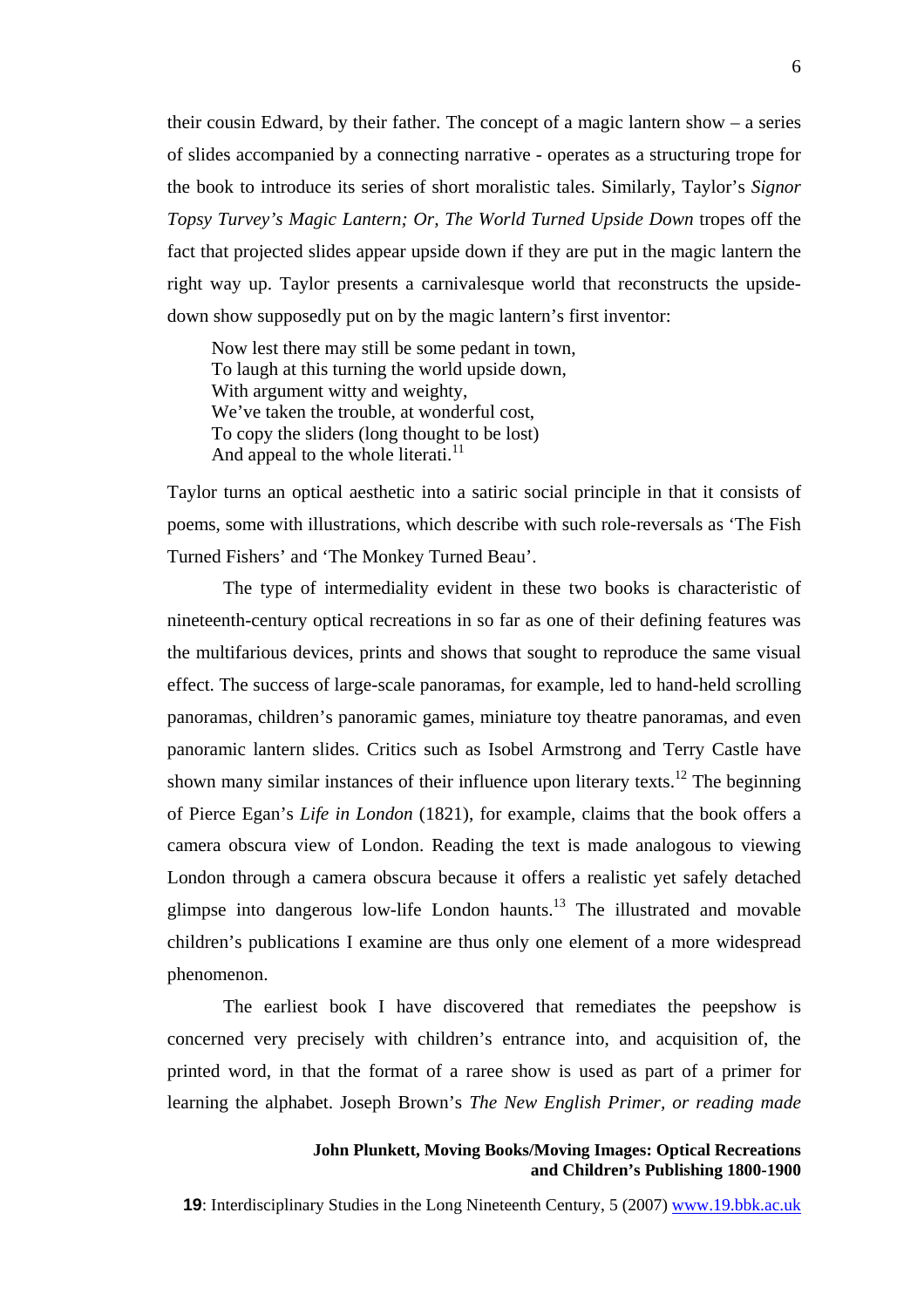*easy, according to an improved plan, for the use of schools, and as a first book for children* (1790), has, as a final section, a series of small pictures, four to a page, of 'The Raree Show, or Pretty Pictures for Good Children.' The reward for those who have progressed to the end of the book is their own miniature peep-show; they can make use of their newly-learnt alphabet to imbibe the short homilies printed with the pictures, such as 'The Holy Bible Teacheth Truth', and 'The Schoolmistress Instructeth Youth'.<sup>14</sup> Just as with many contemporary children's books, the pictures are meant to function as an appealing method of guiding, elaborating and reinforcing the meaning of the text. The use of a relatively 'low' form of entertainment in Brown's *The New English Primer* needs though to be placed in the context of the concerted effort to improve the literacy levels of the poor in the last decades of the eighteenth-century, often with the concomitant aim of influencing the ideas they imbibed. The Sunday School movement came to the fore in the 1780s with the aim of teaching children to be able to at least read the bible, while the Religious Tract Society was founded in 1799.<sup>15</sup> The peepshow provided an appealing form to gild the didacticism of Brown's text.

Two other contemporaneous publications used the peepshow format more intrinsically to organise their combination of image and text. *The Raree Show* (1800) is a small chapbook consisting of sixteen crude woodblock illustrations, each accompanied by a short description. The frontispiece has the image of a child looking at a peepshow with an accompanying poem from the showman:

Come hand me your money, And have a peep here, When you've seen my show through You'll say it's not dear.<sup>16</sup>

The pictures consist of a series of almost unrecognisable portraits – the British royal family, Louis XVI, the Emperor of China – together with such equally far-off animals as the zebra, crocodile, porcupine and rhino. In the same year, *Squire Summerton's Picture Gallery* (1800) similarly used the peepshow format as a mode of visual instruction for children. A Mr Mayflower takes his son to see the Squire's collection of engravings, which is presented in the book as a peepshow performance.[17](#page-26-15)

# **John Plunkett, Moving Books/Moving Images: Optical Recreations and Children's Publishing 1800-1900**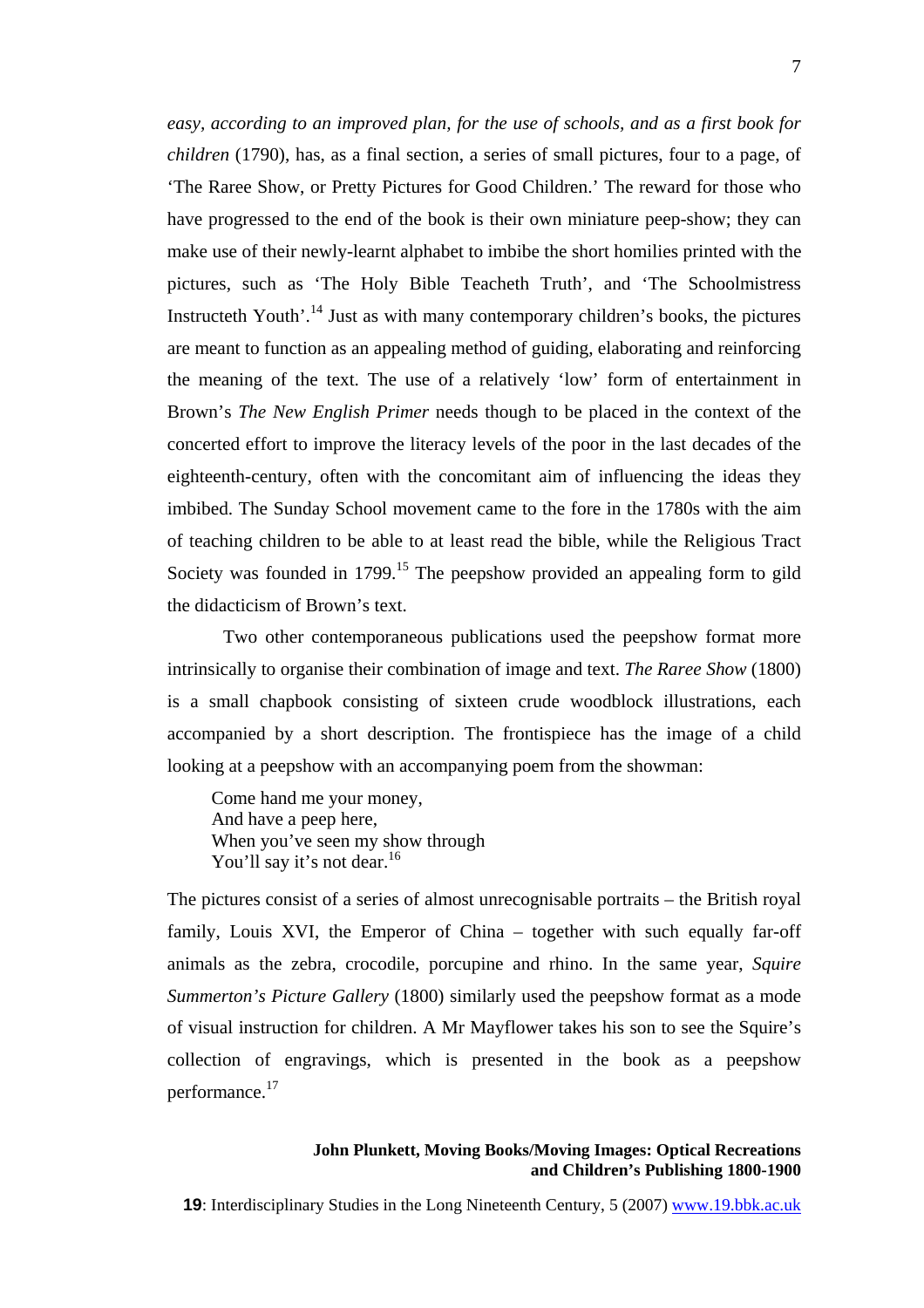While these early chapbooks use the peepshow format to frame a relatively simple combination of text and image, subsequent children's books draw in a more sophisticated fashion on the mediating role of the peep-show man. *Kriss Kringle's Raree Show, For Good Boys and Girls* (1846), an illustrated American gift-book, bases its appeal on the character of its avuncular narrator, Kriss Kringle, an early American incarnation of Father Christmas. The frontispiece shows a group of children eagerly gathered around Kriss Kringle's peepshow, while the book's opening declares:

It is time for the Christmas holidays. Kriss Kringle has a new species of entertainment for his young friends. It is a grand RAREE Show! The spectators are assembled. All eyes are on the great curtain which bears the inscription *Kriss Kringle's Raree Show for Boys and Girls* **[\(s](http://www.19.bbk.ac.uk/public/journals/3/no5_Plunkett_fig7_full.jpg)ee fig. 7** $\big)$ .<sup>18</sup>

The book is arranged as a series of thirty-eight 'sights', in which Kriss Kringle provides a short narrative to an illustrated scene framed as a peepshow image **(see fig. [8\)](http://www.19.bbk.ac.uk/public/journals/3/no5_Plunkett_fig8_full.jpg)**. The 'sights' consist of scenes from European and North American history, ranging from the death of Lord Nelson to the capture of Stony Point during the American War of Independence.

The presentation of the 'sights' within the book reinforces its remediation of the peepshow format in that, in addition to the image of the scene itself, each engraving portrays the peepshow frontage surrounded by a group of children. What this reflexive staging does is to help fashion a transition between print and aural culture, illiteracy and literacy. Peter Hunt has noted that whereas orality unites people in finite interactive groups, reading is characterised by the necessarily imagined communities of print.<sup>19</sup> Yet instead of the abstraction of print culture, the implied reader of Kriss Kringle's book is positioned as if s/he are one of the group of children in the illustration looking at the peepshow scene and listening to the showman's lecture. The reading-cum-viewing position is figured as collective rather than individual. Despite the enclosed nature of the peepshow, its exhibition at fairs and market-days meant that its viewing was not as isolating as is sometimes assumed. *Kriss Kringle's Raree Show* translates the sociability of the peepshow into the domestic sphere, making it ideal for being read aloud to children (and thereby turned back into an aural narrative).

#### **John Plunkett, Moving Books/Moving Images: Optical Recreations and Children's Publishing 1800-1900**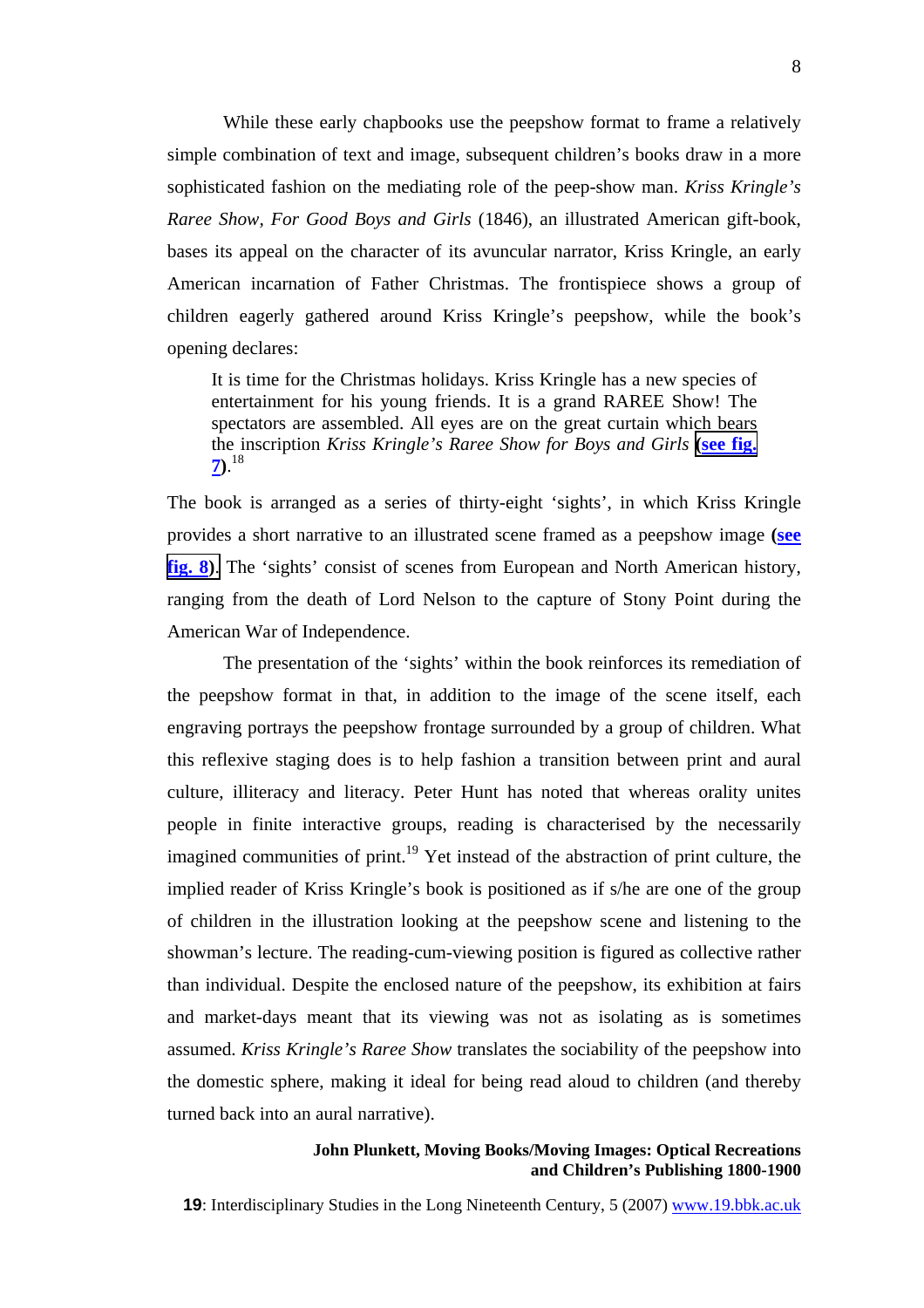In his showman's role, Kriss Kringle directly addresses his readers as if they were a 'live' peepshow audience. Through Kringle's patter and the discussion of the children, the book attempts to recreate an aural narrative that is more interactive and intimate than the silent abstraction of the printed page:

'OH! is that not grand?' 'Is that not splendid?' 'Is it not beautiful?' These are the exclamations. Next comes the enquiry from several voices. 'Pray, what is it?' 'What does it represent?' 'What is it all about?' John Oldfied, the boy that is holding his little brother up to see, answers, 'That is Paul Jones's great fight off Flamborough Head, where he beat the English frigate so dreadfully, and made Captain Pearson surrender, when his own ship, that is, Jones's ship, was nearly knocked to bits'.<sup>20</sup>

As Roland Barthes has noted, when speech is translated into writing, what is lost are 'all those scraps of language – of the type "Isn't that right?" – that the linguist would doubtless place in the category of one of the great functions of language, the *phatic* or interpellant function; when we speak, we want our interlocutor to listen to us ... <sup>21</sup>.<sup>21</sup> Yet this type of interpellation is precisely what the garrulous showman's patter and children's conversation are full of and what the written narrative attempts to recreate. Whereas Pierce Egan uses the camera obscura as a trope to emphasise the detachment between the reader and the scene, Kriss Kringle's persona is an attempt to draw his young readers into the text. It also makes the book ideal for being read aloud to children with different levels of literacy: they can enjoy the pictures even if they are not able to follow all the written descriptions.

The British equivalent to Kriss Kringle is Peter Parley's *Sergeant Bell and His Raree Show* (1839). Peter Parley follows the peepshow entertainments being performed by a travelling showman and his 'Royal Raree Show' every market day in Taunton **(see fig. 9[;](http://www.19.bbk.ac.uk/public/journals/3/no5_Plunkett_fig9_full.jpg) fig. 1[0\)](http://www.19.bbk.ac.uk/public/journals/3/no5_Plunkett_fig10_full.jpg)**. Like Kriss Kringle's raree show, Peter Parley's book is structured around Sergeant Bell's peepshow views with an accompanying narrative consisting of the showman's patter:

'Here, you have the flight of the Great Napoleon! Ambition was his ruin. He was greedy of conquest, and never knew when he had enough. He should have been contented in trying to make France happy.'

'Look at the battle, my bonny boys and girls, while I finish my description;'

> Life is a day That soon flies away. A human flower

# **John Plunkett, Moving Books/Moving Images: Optical Recreations and Children's Publishing 1800-1900**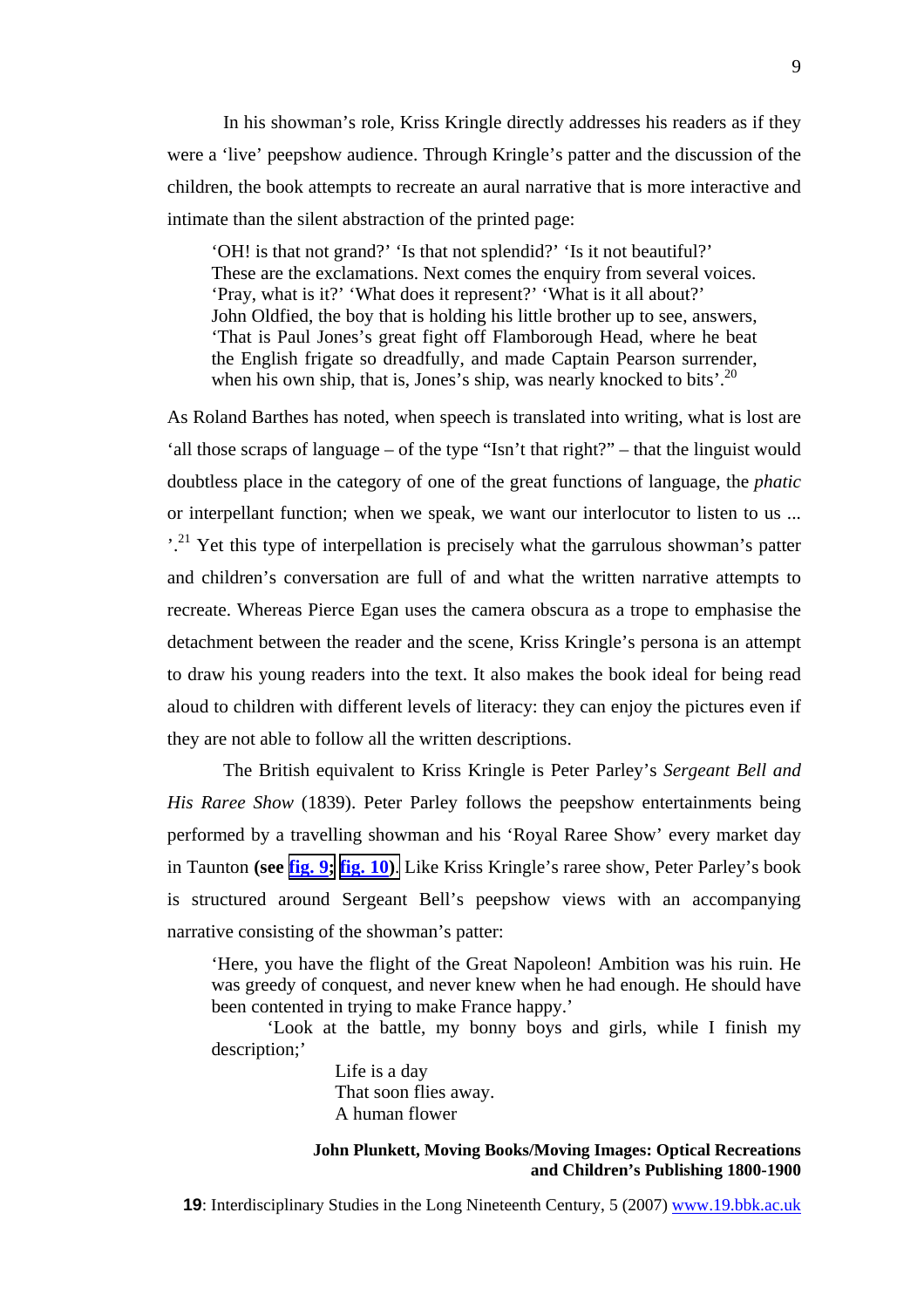# Fades every hour 'Your turn will come by and by, whether old England is at peace or war.'[22](#page-26-6)

Kriss Kringle's and Peter Parley's books, in both their narrative structure and their visual organisation, attempt to reproduce the mode of viewing of the peepshow.

Illustrated children's publications that ostensibly derived from the peepshow continued to appear for the rest of the century. While they were novelty books, it is important to realize just how many of them there are. For example, the *Picture Book for Little Children* (1864), published by the Religious Tract Society, uses the figure of John Robins the peepshow man to introduce a series of improving incidents, such as the example of a mission school in the South Seas. As Robins states, 'There are no foolish pictures in my show. They will teach you some things you will do well to learn'.<sup>23</sup> Sometimes the allusion to a peepshow aesthetic could be very loose, merely a means of linking a disparate series of images. *The Picture Pleasure Book* (1853), which has an illustration of children gazing at a peepshow on the front cover, contains over five hundred illustrations **(see fig. 11[\)](http://www.19.bbk.ac.uk/public/journals/3/no5_Plunkett_fig11_full.jpg)**. Some pages simply have a large number of disparate engravings, while others take the form of short visual narratives such as Robin Hood and This is the House that Jack Built, whose rectangular framing echoes the design of magic lantern slides **(see fig. 12[\)](http://www.19.bbk.ac.uk/public/journals/3/no5_Plunkett_fig12_full.jpg)**. *The Picture Pleasure Books* suggest that any succession of images, which were to be looked at one after the other, could be identified with a peepshow entertainment.<sup>24</sup>

A later example after the fashion of Kriss Kringle and Peter Parley is *The Fool's Paradise; with the many wonderful adventures there as seen in the strange surprising peepshow of Professor Wolley Cobble* (1872) **(see fig. 13[\)](http://www.19.bbk.ac.uk/public/journals/3/no5_Plunkett_fig13_full.jpg)**. The book reprints comic-strip style stories from Wilhelm Busch's *Muenchener Bilderbogen* (a children's picture broadside), first published in Germany between 1859 and 1866. Professor Wolley-Cobble, a Regent Street peepshow man, is the organising force for the book: 'He is of the old school of Showmen; voluble in small talk, ever ready with answers to countrymen and others, and with a never-ending supply of Bartholomew Fair trumpet-jokes'.<sup>25</sup> The publisher notes that it was whilst gazing one evening at the Professor's show that it occurred to him 'at last I have found the man to assist in arranging my gathering of droll pictures', going on to note that, 'Professor Cobble called on me a few days later, and the present book is the result of

# **John Plunkett, Moving Books/Moving Images: Optical Recreations and Children's Publishing 1800-1900**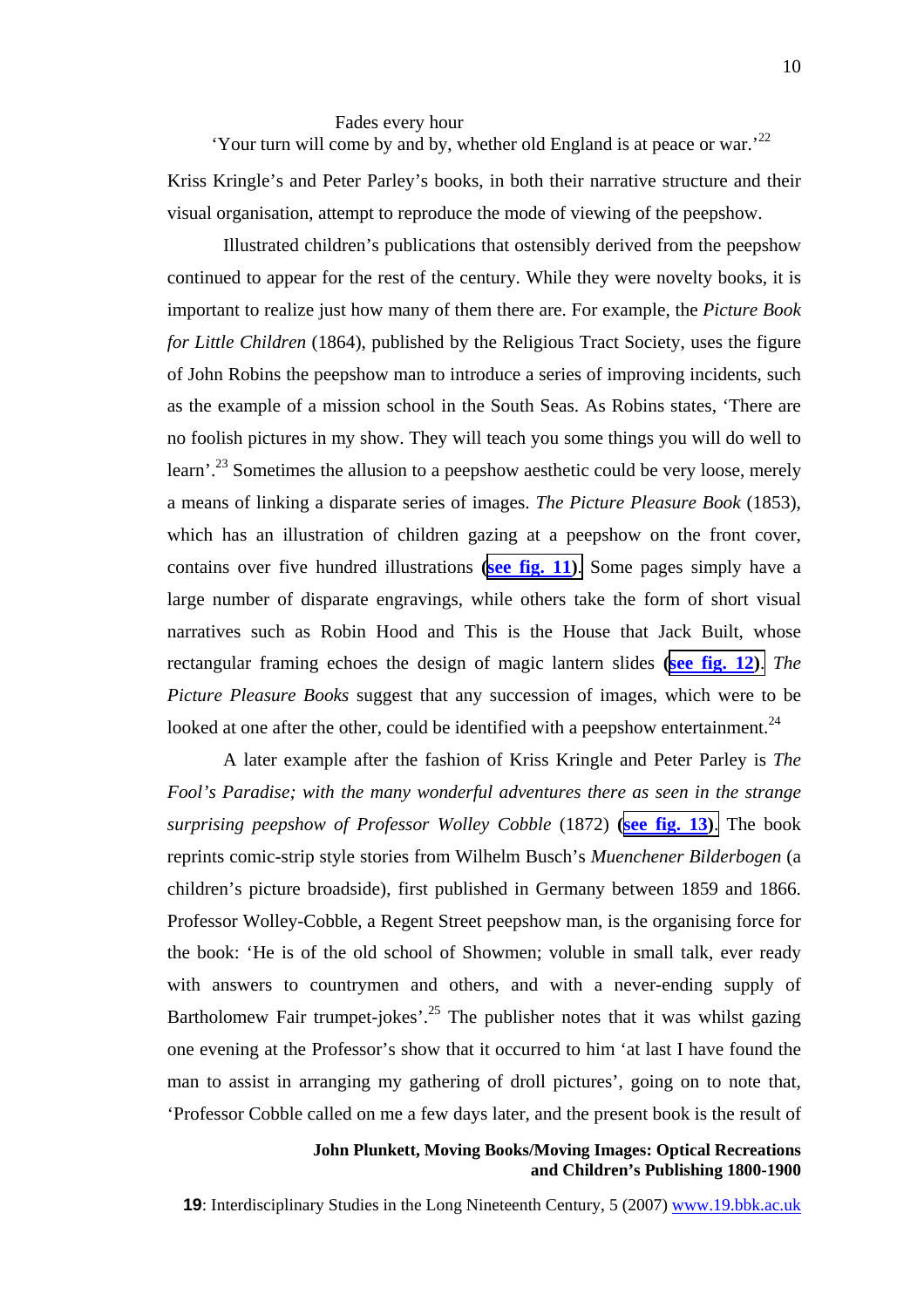that and subsequent visits' (see fig. 14[\)](http://www.19.bbk.ac.uk/public/journals/3/no5_Plunkett_fig14_full.jpg).<sup>26</sup> The book is thus explicitly formatted according to a peepshow aesthetic with the showman playing the role of editor, pulling together the disparate narratives into a whole 'performance'. Other late examples include Mrs George Cupples's *Sights at a Peepshow; Or, Pretty Pictures and Pleasing Stories* (1874), F. M. Allen's *Through Green Glasses* (1888) and *Our Parlour Panorama* (1882), which replicates the numerous panoramas and peepshows that were structured in the form of a journey around the world **(see fig. 15; fig. 1[6;](http://www.19.bbk.ac.uk/public/journals/3/no5_Plunkett_fig16_full.jpg) fig. 17[\)](http://www.19.bbk.ac.uk/public/journals/3/no5_Plunkett_fig17_full.jpg)**. [27](#page-26-21) 

The importance of the increased provision of formal education in providing the impetus for publications organized according to an optical aesthetic is most evident in the advent of *The Peep-Show: A Picture Magazine for Little Readers* (1875-9)*,* a heavily-illustrated periodical published by Alexander Strahan, best known as the publisher of *Good Words*. It was available in weekly or monthly issues and was an inexpensive picture and reading book for children; its advertising puff declared that it was 'so simple that children who have been through a first reading book at home or school may understand'.<sup>28</sup> The 1870 Education Act introduced local School Boards whose role was to provide elementary education for all those up to the age of 12; *The Peep-Show: A Picture Magazine for Little Readers* supplied simple pictorial and written material suitable for the increasing number of children benefiting from the act **(see fig. 1[8\)](http://www.19.bbk.ac.uk/public/journals/3/no5_Plunkett_fig18_full.jpg)**.

*The Peep-Show* was not the only periodical that framed its picture-book style according to a popular optical entertainment; a similar phenomenon is evident in the early years of the *Boy's Own Paper* (1879-1949). Launched under the auspices of the Religious Tract Society as a penny weekly paper, the *Boy's Own Paper* was extremely successful with circulation claimed to be as high as 200,000 copies in the early 1880s.<sup>29</sup> Optical recreations were a common subject in the journal with many 'how to' articles for boys on making their own magic lantern, kaleidoscope, peepshow, diorama, colour top, shadow show, and numerous other devices. Between 1880 and 1885, the *Boy's Own Paper* also published a regular series of illustrations that were comic-strip narratives yet titled as designs for lantern slides or shadow shows. These pictures were unremarkable in their subject matter; indeed, the fact

# **John Plunkett, Moving Books/Moving Images: Optical Recreations and Children's Publishing 1800-1900**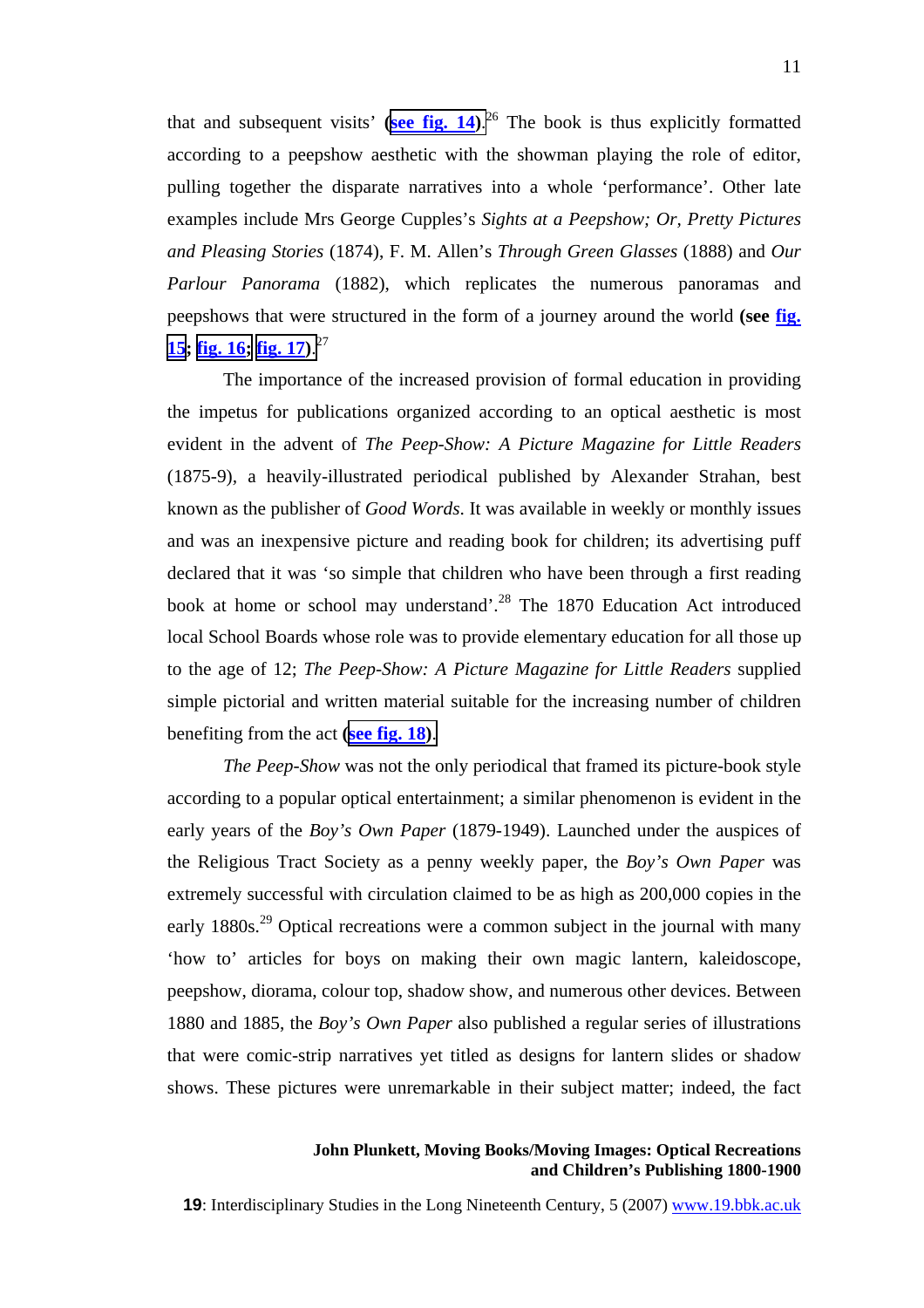that a narrative of eight or ten images could be spread over several issues meant that they were ideal column fillers, filling spare space as and when required. Nonetheless, they are a notable example of a hybrid visual aesthetic that foregrounds its own mediated status.

The first illustration that consciously adopted the appearance of a lantern slide was published in the issue of 27 November 1880 as 'Plaguing a Philosopher! (A Pictorial Study for the Magic Lantern or Shadow Show)'. It was a comic series of eight square cartoon-strip style illustrations of two boys plaguing a philosopherscientist. The engravings functioned *in situ* as an illustrated story but could also be cut out and used for magic lantern slides or shadow shows. Five other narratives of this kind appeared in volume three (Oct 1880-Sept 81), sometimes spread across several issues.<sup>30</sup> These illustrations continued as an intermittent feature until volume seven (Oct 1884-Sep 1885).<sup>31</sup>

A revealing example of the visual impact of this use of an optical format comes from the *Boy's Own Paper* of 28 June 1882. Printed diagonally across the 'Correspondence' page is a series of three mildly comic scenes for the magic lantern **(see fig. 1[9;](http://www.19.bbk.ac.uk/public/journals/3/no5_Plunkett_fig19_full.jpg) fig. 2[0\)](http://www.19.bbk.ac.uk/public/journals/3/no5_Plunkett_fig20_full.jpg)**. The three scenes in rectangular frames clearly replicate the design of lantern slides. Equally as important though is the way their diagonal positioning disrupts and dominates the flow of the page, in a way that particularly sets them apart from the other two neatly-placed engravings. The lantern images call attention to their own distinctness: they foreground their own mediated status, becoming what Bolter and Grusin would call hypermedia. Thus, at one level, the cumulative effect of these slides-cum-engravings is to emphasise the visual novelty and up-to-date nature of the *Boy's Own Paper*: in the 1880s and 1890s the magic lantern was probably at the height of its usage. At the same time, they were keyed into its provision of improving leisure activities in that the illustrations could have been used as the basis for homemade slides (the *Boy's Own Paper* published several articles on making slides and lanterns). $32$ 

Whereas children's books that remediated the peepshow did so in order to frame the relationship between the verbal and the visual, other novelty publications attempted to replicate the aesthetic of optical recreations in order to literally create

**John Plunkett, Moving Books/Moving Images: Optical Recreations and Children's Publishing 1800-1900**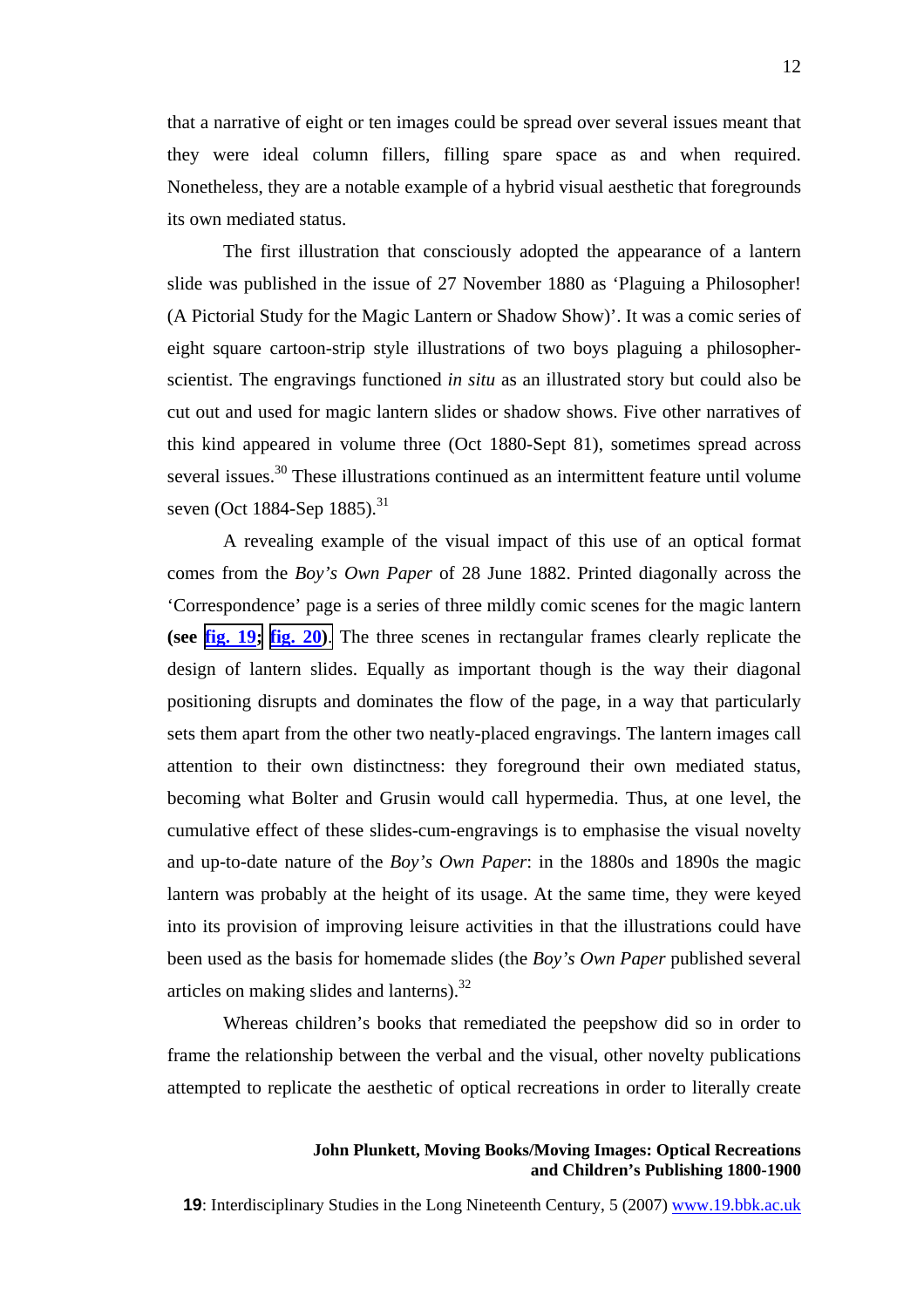moving-images. A number of children's books attempted to actually provide moving images within their covers. The conventional material organisation of the book was altered so that, as far as possible, books became a series of dissolving views or a moving Punch and Judy show. These books were spin-offs from the popularity of optical recreations, but also provided children with the opportunity for a more interactive and user-friendly relationship with the book. The standard reading experience – turning flat pages filled with regular lines of black type – was rejected in favour of books that demanded a more hands-on engagement. The appropriation of optical recreations enriched and played upon the tactility of the book, foregrounding its status as a mediated form. Alfred Crowquill's *Comic History of the Kings and Queens of England* (*c.*1855), for example, presents the chronological procession of Kings and Queens in a foldout panorama consisting of thirty-six mildly comic portraits **(see fig. 21[\)](http://www.19.bbk.ac.uk/public/journals/3/no5_Plunkett_fig21_full.jpg)**. The structure of the book embodies, far more successfully and captivatingly than consecutive pages could ever do, an unbroken national procession of English and British monarchs.

The leading British publisher of children's movable books for most of the nineteenth century was Dean and Son. Although long-established, the firm's movable books came to the fore in the 1850s as part of the growth in children's publishing.[33](#page-26-26) Their books were cleverly designed, expensively produced, and renowned for their colour illustrations; they also drew heavily upon both the subject matter and forms of optical recreations, theatre, and popular entertainment **(see fig. 22; fig. 2[3\)](http://www.19.bbk.ac.uk/public/journals/3/no5_Plunkett_fig23_full.jpg)**. Their *Royal Moveable Punch and Judy* (1870) is typical in that it contains key scenes from the drama, which move through pulling the appropriate tabs: the book is as much performance as text. Likewise, *Dean's New Book of Magic Illuminations* (1862) consists of a series of scenes with coloured transparencies which, when held up to the light, take on a luminous aspect **(see fig. 2[4\).](http://www.19.bbk.ac.uk/public/journals/3/no5_Plunkett_fig24_full.jpg)** A skating scene, for example, bases its charm on the play of different light sources through illuminated lamps, fireworks and lit torches. Peepshows and pleasure gardens often employed backlit transparent scenes, while the making of small transparencies was still a common juvenile leisure activity.<sup>34</sup> Nonetheless, transparencies, and designs for them, tended to be bought individually from print-sellers like Ackermann's.

### **John Plunkett, Moving Books/Moving Images: Optical Recreations and Children's Publishing 1800-1900**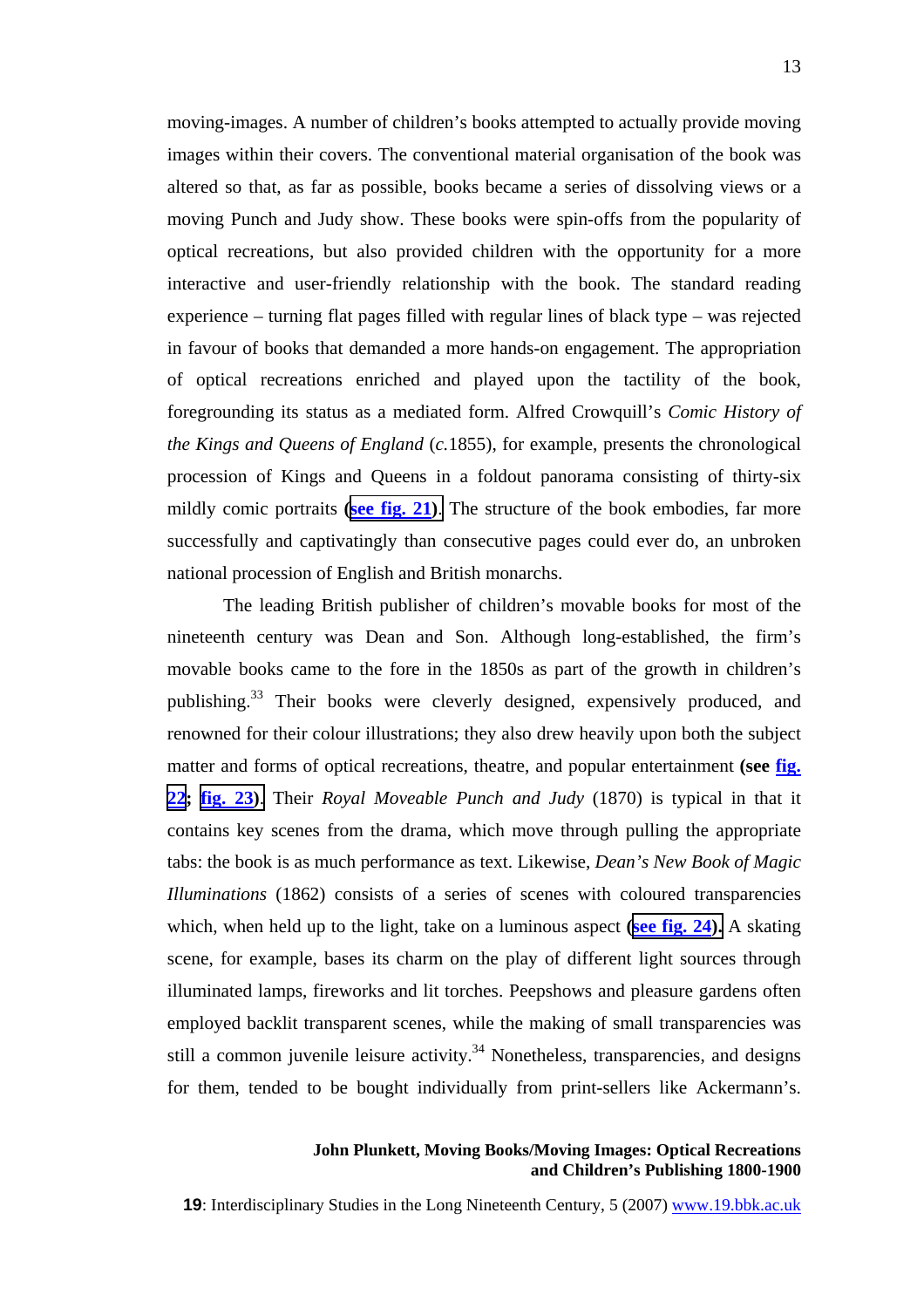*Dean's New Book of Magic Illuminations* reproduced the appeal of transparencies in a more mass-produced form **(see fig. 2[5\)](http://www.19.bbk.ac.uk/public/journals/3/no5_Plunkett_fig25_full.jpg)**.

Dean and Son also took inspiration from the magic lantern for *Dean's New Book of Dissolving Views* (1860) **(see fig. 26[\)](http://www.19.bbk.ac.uk/public/journals/3/no5_Plunkett_fig26_full.jpg)**. Dissolving views were an extremely popular form of magic lantern slide whereby, through using two lanterns and fading the light source to one while increasing it to the other, one scene was slowly transformed into another. Dean and Son attempted to create their own dissolving views within the covers of the book. By pulling a tab at the bottom of the page, a clever Venetian-blind style mechanism meant that one image would transform into another, such as War into Peace **(see fig. 2[7\)](http://www.19.bbk.ac.uk/public/journals/3/no5_Plunkett_fig27_full.jpg)**. [35](#page-26-28) Dean produced three volumes of their Dissolving Views; the first, which appeared in June 1860, had an edition of 2,000 copies while the third, published in November 1862, had an edition of  $6,000$ .<sup>36</sup>

Dean and Son also produced books that folded out into telescopic peepshows. *Dean's Peep Show, Magic Picture Book showing Wonderful and Life-Like Effects of Distance and Space* (1861), was made up of four fold-out concertinalike peepshows of the Crystal Palace, the Thames Tunnel, St. Paul's Cathedral, and Westminster Abbey, each with a short accompanying narrative. Several Dean and Son's publications used this means of escaping the conventional flatness of the book; they had layers of pop-up painted flats that created three-dimensional scenes of the kind employed by toy theatres and peepshows. *Pleasant Peeps at Cosmoramic Pictures with Pleasant Tales* (1870) and *Cosmoramic Pictures. With Pretty and Instructive Tales* (1870) consisted of short tales illustrated through popup flats. Like Dean's other 'optical' books, these alluded to the popularity of the cosmorama, a sophisticated form of peepshow that imbued its flat scenes with the appearance of three-dimensional depth. The Cosmorama Rooms at 209 Regent Street was a staple London attraction from its opening in May 1823 to its closing in September 1851. Another series by Dean and Son drew on the panorama rather than the peepshow. Available at the expensive price of 2*s*.6*d*. each, titles in this largescale format included *The Scenic Fairy Tales of Cinderella and Her Glass Slipper*  (1876) and *The Scenic Effect Robinson Crusoe and his man Friday* (1877). The

# **John Plunkett, Moving Books/Moving Images: Optical Recreations and Children's Publishing 1800-1900**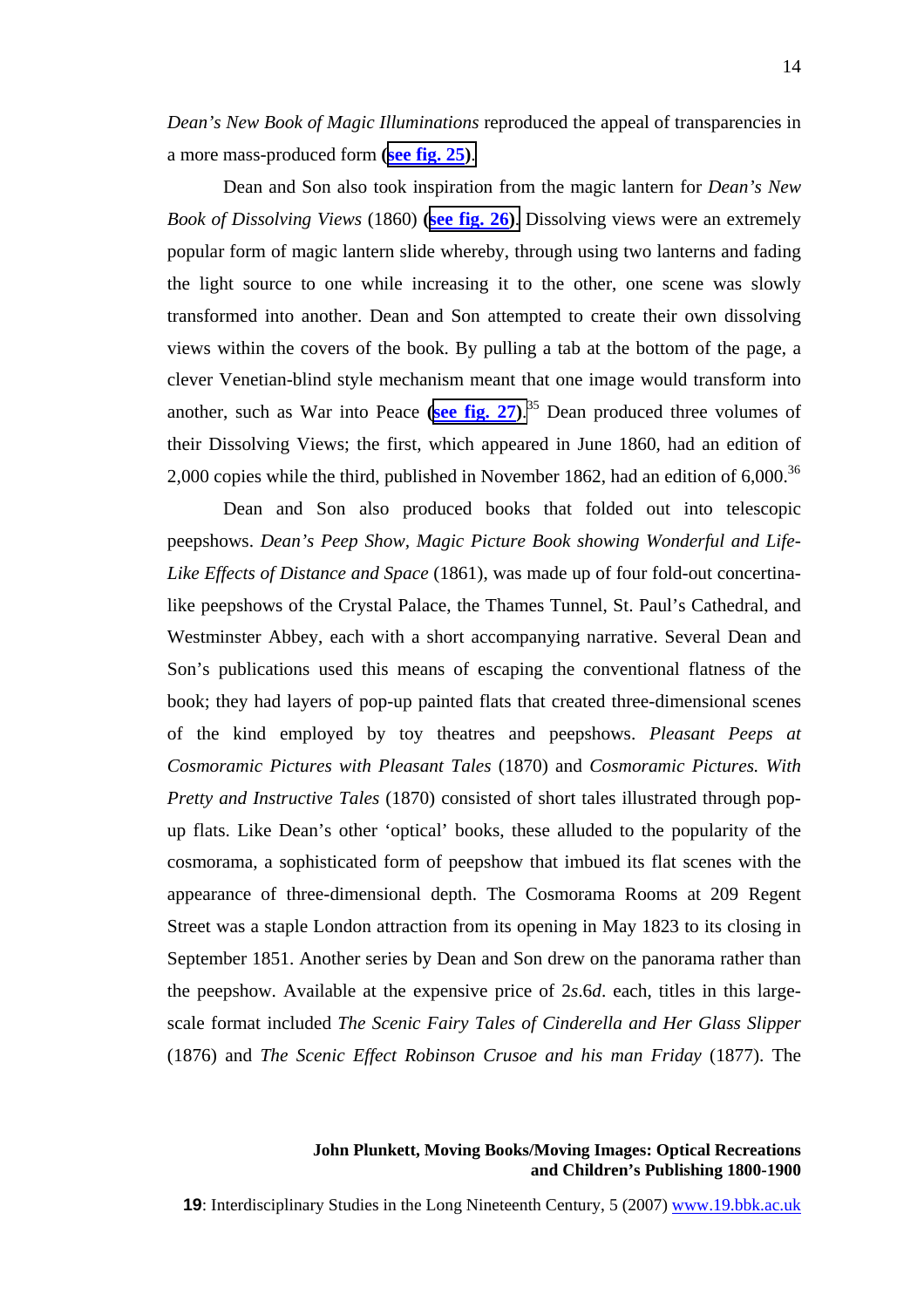books were so arranged that 'by the movement of a ribbon a pretty coloured panorama arises, resembling a theatrical scene'.[37](#page-26-29)

Dean's movable books were more toys than text: they were to be viewed and played with rather than read. Narrative progress was disrupted by and subservient to the tactile pleasure of pulling tabs and ribbons, turning wheels, lifting flaps, and unfolding pages. Peter Hunt has observed that in children's books, the desire to make sure that narrative is understood can mean that they are what Roland Barthes has called *lisible* rather than *scriptible*, 'readerly' rather than 'writerly'.<sup>38</sup> In contrast, movable books, through children's sensuous interaction with the various tabs and pop-up devices, give at least the impression of children fashioning their own reading experience. While readers' experience of Dean and Son's books was obviously set by the limits of the movable mechanisms, it was still the case that they offered some of the 'openness' advocated by Barthes. *Pleasant Peeps At Cosmoramic Pictures With Pleasant Tales* (1870), for example, noted that when children were tired of the book they could take off the foreground pop-out scenes and add their own coloured figures or views 'thus varying the scenes, and amusing young minds at the same time'.<sup>39</sup> Readers were thus able to fashion their own three-dimensional narratives.

The late nineteenth century witnessed a proliferation of children's movable books published in an optical format. Some of the most notable were designed and published by Ernest Nister, who was based in Nüremberg, but whose work was published widely in Britain and America.[40](#page-26-3) Nister's books are littered with optical tropes to describe various types of moving scene and pop-up effects; among his many publications are *Peepshow Pictures: A Novel Colour Book* (1894), *Changing Pictures. A Book of Transformation Pictures* (1894), *Nister's Panorama Pictures*  (1894), *Our Peep-Show* (1902), *Vanishing Pictures: a Novel Picture Book with Dioramic Effects* (1896) and *Railway Pictures: a Panorama Book for Children*  (1909). *Peepshow Pictures: A Novel Colour Book* is typical in that it consists of short poems with illustrations, some of which were in pop-up form to create threedimensional scenes. The opening poem, on a page covered with circular images in the fashion of projected lantern slides, is akin to that of Kriss Kringle, Sergeant Bell

# **John Plunkett, Moving Books/Moving Images: Optical Recreations and Children's Publishing 1800-1900**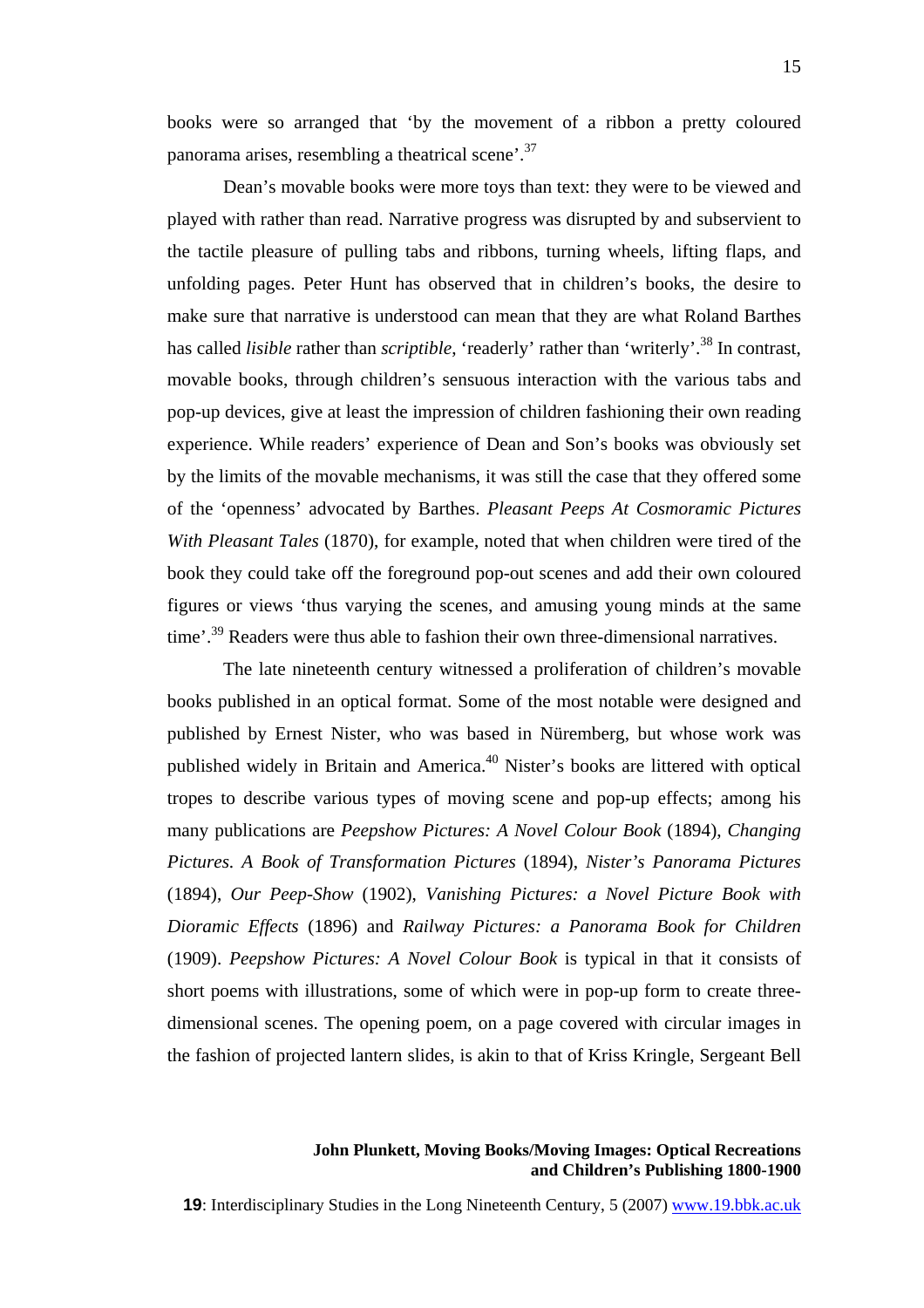and Professor Wolley-Cobble in that it sets out the book as a peepshow entertainment:

This is the Peepshow Picture Book All you've to do, Went [sic] you want to look Is open the pages not too wide And see what you can find inside.

You'll see there's not all in the land A Picture Peepshow that's half so grand You'll exclaim before it's done, It's quite as good as the real one!

It's open always, night and day, As long as you like to, you can stay; From Mother kind to Baby small This Peepshow book is free to all!

But there's one thing I ought to say, Everyone must this rule obey; Turn its pages with care Never a finger-mark or tear!<sup>41</sup>

Significantly, Nister sets out the book as an improvement on the travelling peepshow. Unlike those exhibited in the street, it could be viewed at any time and for as long as you wanted, and each viewing cost nothing. In its remediation of the peepshow, the illustrated book makes the most of the specificities of its own material form.

Two other movable Nister books, *Our Peep-Show* and the *Little Folk's Peepshow. A Novel Picture Book* (1898) exemplify the use of circular transforming pictures akin to dissolving lantern views. *Our Peep-Show* consists of verse together with a moving disc which the reader could turn to reveal a series of pictures. The first page shows a group of children going to visit a peepshow, with an accompanying poem that foregrounds the viewing experience of the book:

Walk up! walk up! Come this way. For our show's on view to-day; If you'll kindly peep inside, Quite a treat we will provide.<sup>42</sup>

### **John Plunkett, Moving Books/Moving Images: Optical Recreations and Children's Publishing 1800-1900**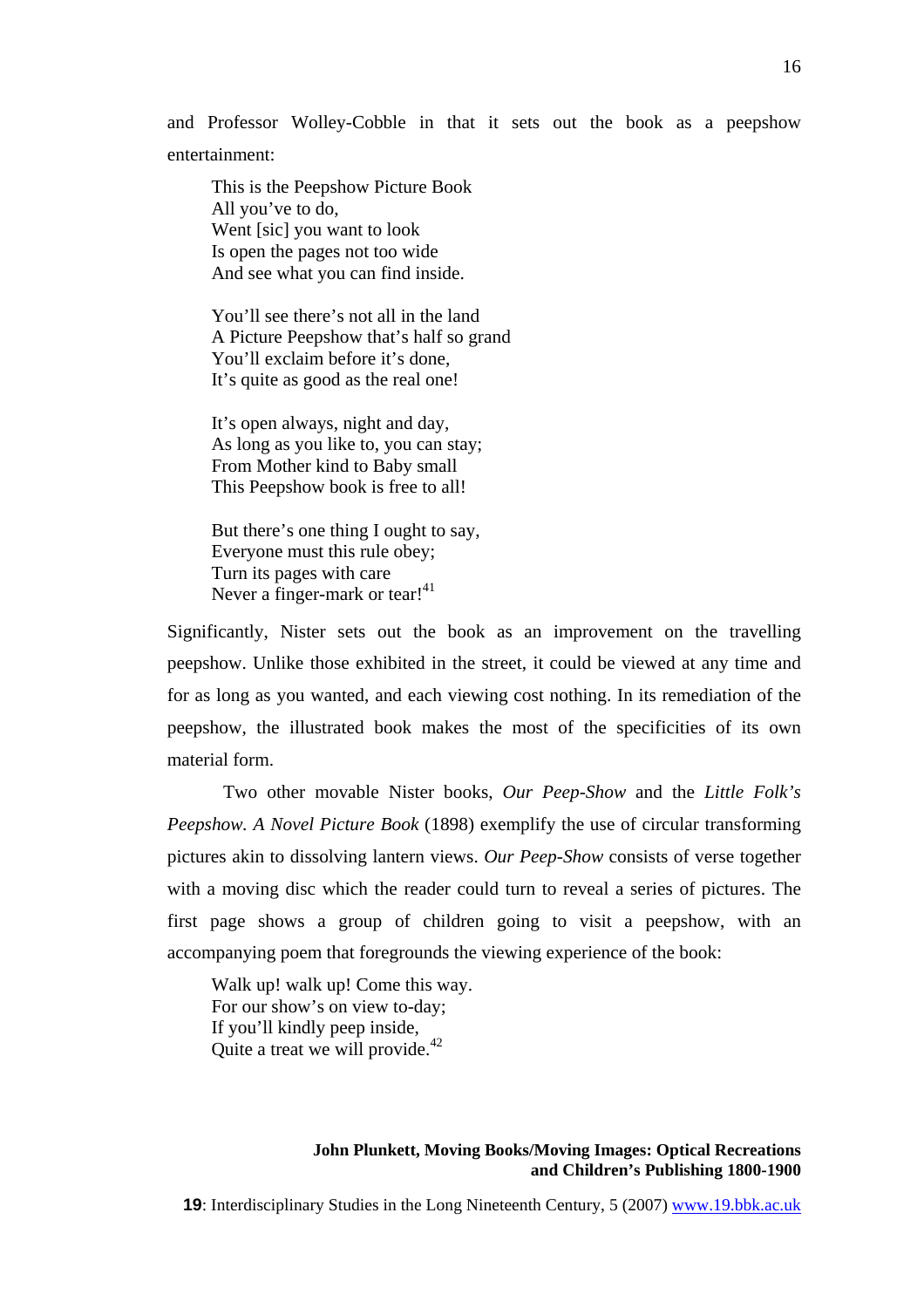Nister's *Little Folk's Peepshow. A Novel Picture Book* similarly has a peepshow man and his juvenile audience-cum-readers on the front cover, suggesting, like Kriss Kringle and Peter Parley, a collective rather than individualistic viewing experience. Another example of this technique can be seen in *The Magic Lantern Struwwelpeter*  (1896), which has a young showman pointing to moving circular images that portray different scenes from a poem on the opposite page. The bright circular images clearly resemble projected lantern slides **(see fig. 2[8;](http://www.19.bbk.ac.uk/public/journals/3/no5_Plunkett_fig28_full.jpg) fig. 29[\)](http://www.19.bbk.ac.uk/public/journals/3/no5_Plunkett_fig29_full.jpg)**.

Despite the employment of a lantern form, the conventional opening rhyme of *Little Folk's Peepshow* nonetheless again presents it as a peepshow, declaring that the dissolving view feature gives it more technological novelty and wonder than conventional peepshows. One remediated optical format – the dissolving view – is used to justify why this peepshow-in-print is better than another optical recreation, the travelling peepshow:

It's better than all other peep shows That ever were looked at, my dears; When one picture vanishes, straightaway Another one quickly appears.

A Baby who would be a sailor Will change in a trace, you will see, To a Baby at play in the hayfield, As happy as happy can be!  $43$ 

In their use of the showman figure to introduce the book, the opening poems of *Our Peep-Show* and *Little Folk's Peepshow. A Novel Picture Book* demonstrate what Verity Hunt has noted as an important characteristic of Nister's work. Hunt argues that Nister often appears within his books as an impresario figure, both showing off his technological ingenuity as a designer and providing a mediating hand to guide his young readers over how the movable scenes should be understood.<sup>[44](#page-26-12)</sup>

The appropriation of the peepshow format by children's movable books in the latter decades of the nineteenth century is notable insofar as it was a form of entertainment in almost terminal decline. James Greenwood's *Mysteries of Modern London* (1883) named peepshow men as one of the street performers 'who have been less fortunate in retaining a hold on the affections of the public'.<sup>45</sup> The last Greenwood remembered seeing was in Camden Town, and he had reached a stage of

### **John Plunkett, Moving Books/Moving Images: Optical Recreations and Children's Publishing 1800-1900**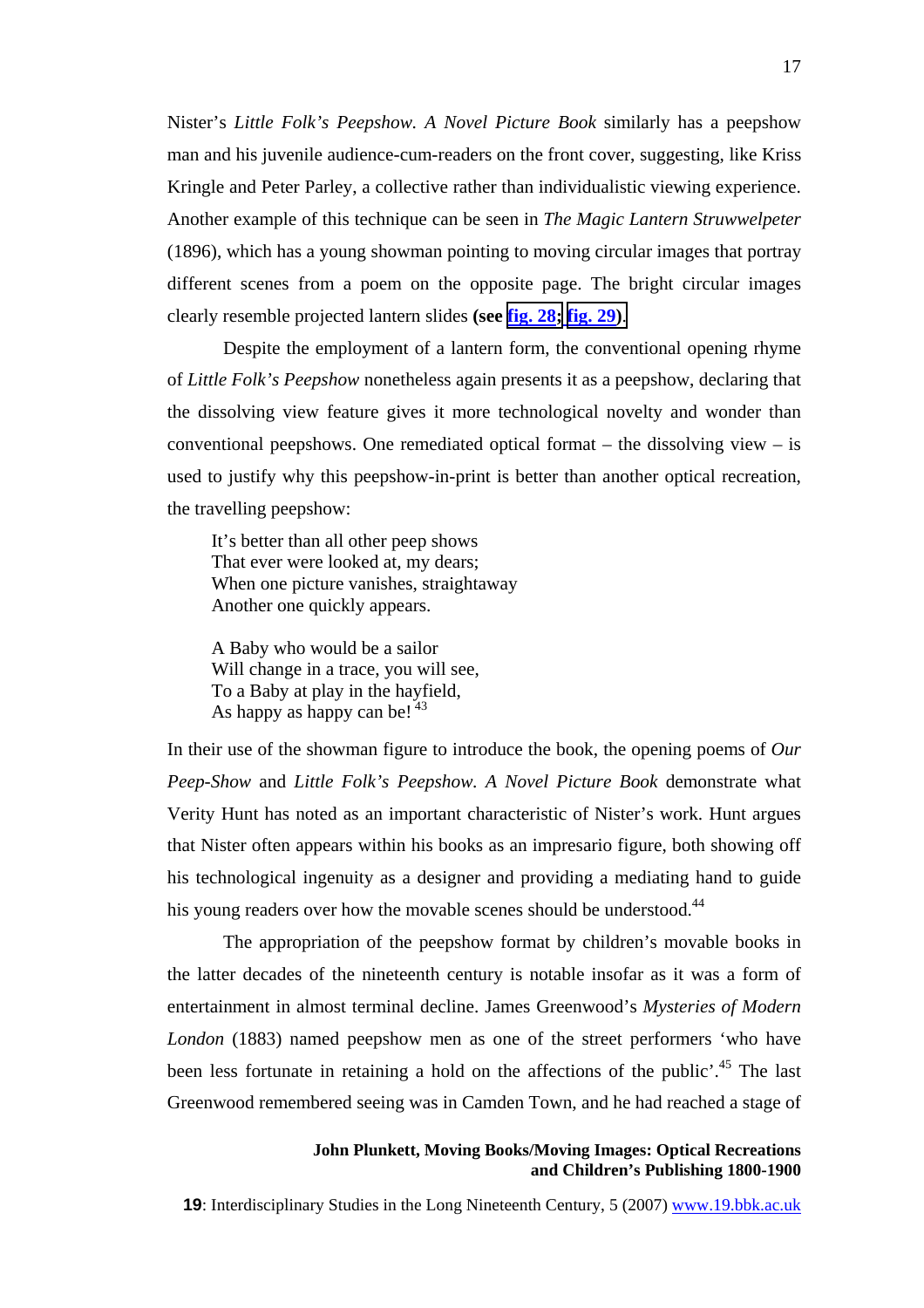penury where the show could be seen for rag and bones, or some old bottles. Money was no longer a prerequisite as the show catered for the poorest segment of workingclass children. Alfred Rosling Bennett, looking back on 1850s and 1860s London, similarly fancied that 'this device was decrepit and well on its way to extinction in the 1850s, for its professors were usually poor fellows of the shabbiest description'[.46](#page-26-35) Events such as the Crimean War, the Indian Mutiny and the Sayers-Heenan fight provided brief spasms of interest but nothing more, and thus 'the Raree show died its death, at least in London'.<sup>47</sup>

A poem by Henry Chance Newton published in 1886 tells of the obsolescence of the penny showman. Recounted through the character of a peepshow man who continued to display his hackneyed scenes, such as of the murder of Maria Martin that took place as far back as 1827, he blamed the decline of his art on the rise of formal education. The knowledge provided by his crude visuals of far-off places of Europe and beyond, and the accompanying 'lecture' on the historical and cultural import of the scene, was now being fulfilled by board Schools and the burgeoning number of illustrated children's periodicals:

That's the way I rattle on, my friends, in ev'ry street or lane, But receipts is sadly fallin' off – the drammer's on the wane! The kids is too enlightened *now* to patternise my show, All a-owing to the School Board teaching 'em such things is low.

[...] No; I'll defy the workus, gents, alone I'll toddle on, Though, like Otherller in the play, 'my occupations gone!'<sup>[48](#page-26-3)</sup>

Given the increasing outmoded nature of the peepshow, why did many movable books draw on it as a structuring trope for their visual novelty? It seems likely that its remediation both drew upon its popularity but was also part of its decline. The peep-show was being superseded by illustrated books and periodicals, some of which were also appropriating its aesthetic. Moreover, they had none of the crudities of the showman, whose dress had often seen better times and whose pictures were usually crudely-painted.

This essay has so far focused on the remediation of optical recreations by print media; however, it is important to emphasise that this creative crossover was always a two-way dynamic. To give just one example: at the same time as the

#### **John Plunkett, Moving Books/Moving Images: Optical Recreations and Children's Publishing 1800-1900**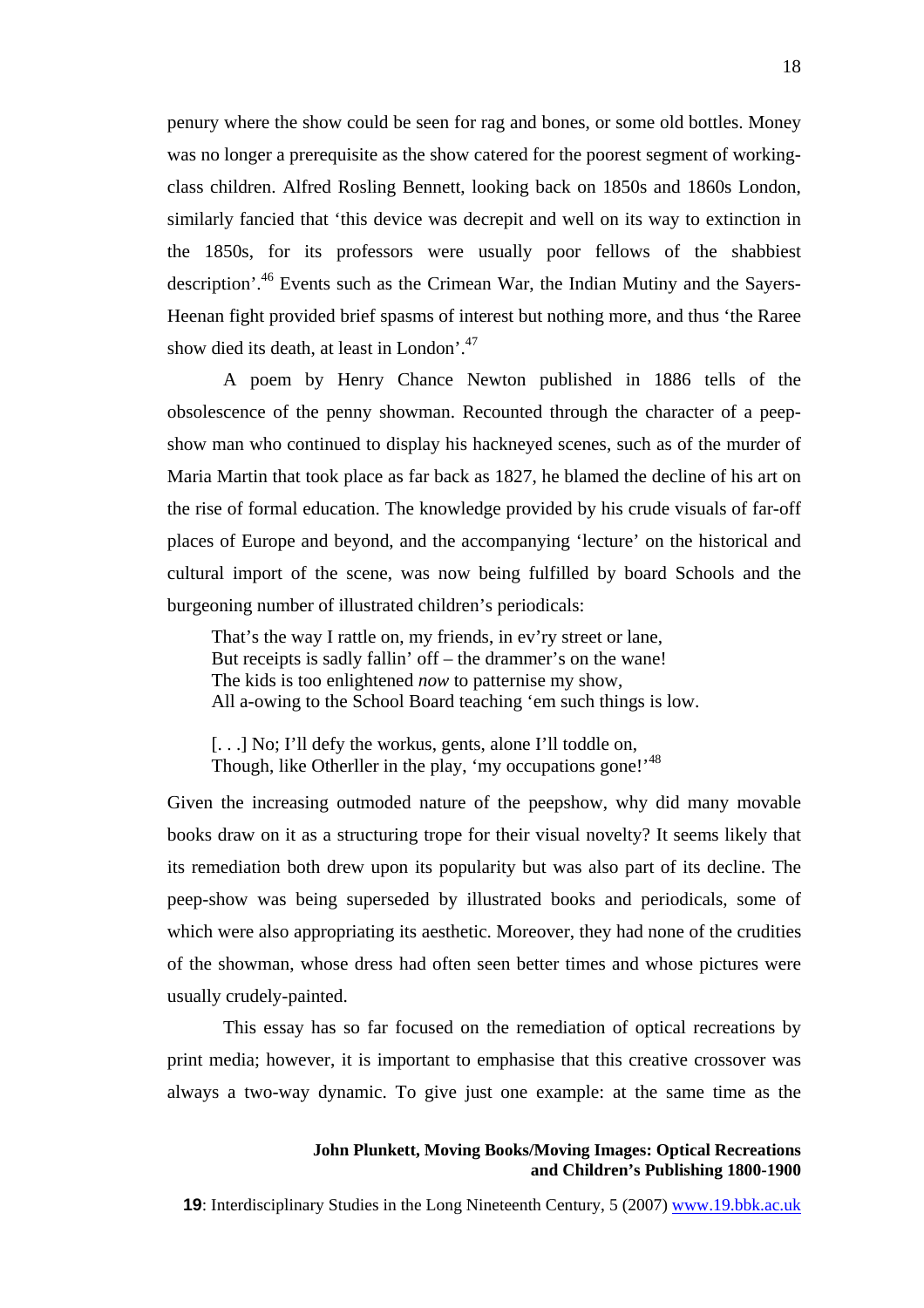movable books of the 1890s were often turning to the peepshow, the stereoscope was enjoying a revival of popularity due to the availability of a series of elaborately produced stereoscopic tours that sought to provide an immediate and interactive experience of distant countries. In their physical and creative design, they appeared as a new form of visual encyclopaedia – the multimedia Encarta of its time – that combined print, cartography and three-dimensional images, and would supersede much traditional book-learning in the areas of geography, natural history, history, art and architecture.

When the stereoscope had first emerged in the early 1850s (and in so doing contributed significantly to the decline of the peepshow), there were idealistic hopes for its long-term communicative role as a purveyor of visual information. Oliver Wendell-Holmes proposed a system of stereograph libraries containing images of all the sites of the world, while David Brewster claimed that it provided an improved means of teaching natural history and geography and would offer numerous possibilities for engineers, architects, and sculptors.[49](#page-26-13) Nonetheless, the expense of individual stereographs and the lack of a standard format meant that it remained more of a novel philosophical toy. After a significant decline in its popularity, the 1890s saw a revivified interest in the stereoscope that lasted until at least the First World War. The most significant international producer of stereographs during this period, and a key driver of the revival, was the American firm Underwood and Underwood. In 1901, Underwood was reputedly producing 25,000 stereographs per day and selling nearly 300,000 stereoscopes annually.<sup>50</sup> The success of Underwood and rivals like the Keystone View Company was primarily due to the way they updated the marketing, packaging, and distribution of stereographs.<sup>51</sup>

Underwood's most significant innovation was the production of stereograph tours. Although the trope of the stereoscopic tour dates back to the 1850s, Underwood's tours represent its most sophisticated development. As far as possible they sought to literalize the idea of the stereoscopic traveller. Tours were used to create a coherent package, centred on a country or an event, which could be consumed as an evening's entertainment or as a classroom lesson. Underwood's first full tours were *Journeys in the Holy Land Through the Perfecscope* (1897) and *The* 

# **John Plunkett, Moving Books/Moving Images: Optical Recreations and Children's Publishing 1800-1900**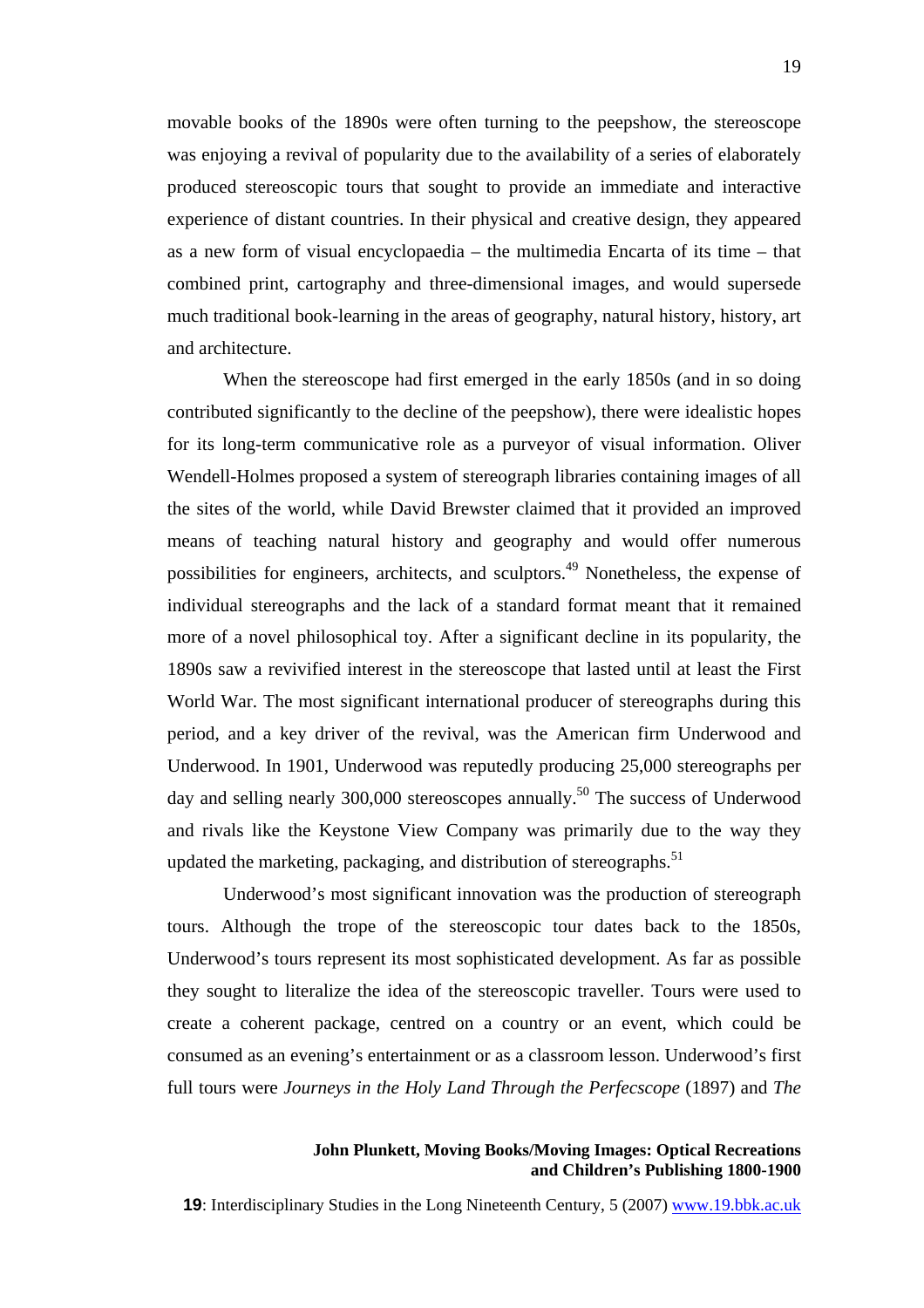*Land of the Pharaohs Through the Perfecscope* (1897). They consisted of stereographs of scenes arranged in the order that a traveller might visit them, accompanied by a short descriptive guidebook. The larger tours usually included 100 stereographs, although some of the most popular ones were available with different numbers of cards.<sup>52</sup>

The stereoscopic tour's ability to function as a substitute for travel reached its zenith in what became known as the Underwood Travel System, which was deemed commercially important enough to be patented in both the USA (21 August 1900) and Britain (22 March 1900). The first stereoscopic tour using the patented travel system was a new Palestine Set called *Travelling in the Holy Land Through The Stereoscope* (1900). It was accompanied by seven maps, which showed the route taken by the tour and the exact field of vision of each stereograph, as well as a guidebook of over 200 pages by Jesse Lyman Hurlbut, author of several publications for Sunday Schools.<sup>53</sup> The guidebook provided extensive topographical information on each picture, as well as an historical and social overview of the respective country or area. Underwood repeatedly stressed that the value of stereographs stemmed from the amount of time that should be spent on each of them:

Do not move from place to place too rapidly  $-$  this is the greatest mistake people make in travelling. Each place should be studied and pondered over. Usually illustrations and photographs serve merely as embellishment or supplement to the text or reading matter of a book or article. In this case that order is reversed. *The places themselves* are the text, and all that is given on the backs of the stereograph mounts or in this book is intended as a help to their profitable study.<sup>[54](#page-26-36)</sup>

Underwood stereographs claimed to reverse the traditional hierarchy between written and visual forms because of the immersive viewing experience of the stereoscope. The combination of visual and printed information in Underwood's Travel System underpinned its claims for the educational value of its tours, which were marketed widely to schools, colleges and universities in both America and Britain.

Whereas movable books attempt to incorporate optical effects within the traditional codex form, Underwood's Travel System asserted the primacy of optical over printed communication. This was reinforced by the final development in their

#### **John Plunkett, Moving Books/Moving Images: Optical Recreations and Children's Publishing 1800-1900**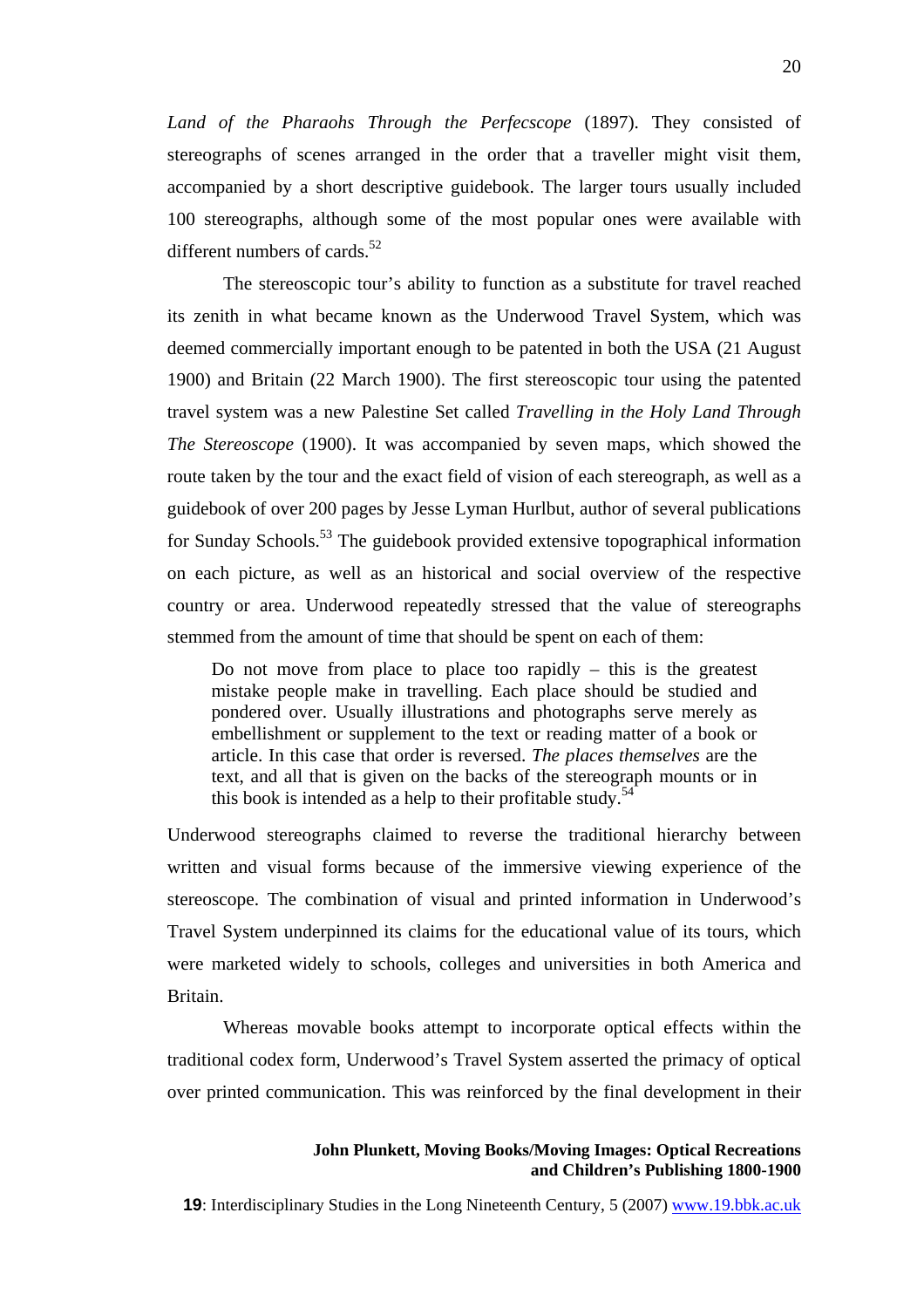Travel System, the packaging of tours to resemble hardcover books. It was a design feature that stressed the refined social and educational status of Underwood's tours, and, more ambitiously, suggested that their stereoscopic library could actually replace a set of reference books. Taken together, their tours constituted a multimedia encyclopaedia of the world **(see fig. 3[0\)](http://www.19.bbk.ac.uk/public/journals/3/no5_Plunkett_fig30_full.jpg)**. British firms, notably Sunbeam Tours, Realistic Travels, and the B-P Series of Stereoscopic Views, copied the stereoscope tour format developed by Underwood. Sunbeam Tours, a London-based firm, are typical in that they produced a series of stereoscopic tours of 36 stereographs, complete with a short guidebook. As with Underwood and Keystone, their volume cases were made to look like books **(see fig. 31[\)](http://www.19.bbk.ac.uk/public/journals/3/no5_Plunkett_fig31_full.jpg)**.

While the broader influence of cinema upon modernism has been extensively examined, Ian Christie has recently argued that 'the detailed contextualisation of nineteenth-century optical devices still awaits serious study.<sup>55</sup> This essay is a small contribution towards demonstrating the creative and commercial influence of optical recreations upon nineteenth-century culture as a whole. Magic lanterns, peepshows, and dioramas did not just stand as figures for the working of the imagination; they offered a visual format that could be imaginatively translated into other media, from children's books and toys to satirical prints **[\(](http://www.19.bbk.ac.uk/public/journals/3/no5_Plunkett_fig32_full.jpg)see fig. 3[2\)](http://www.19.bbk.ac.uk/public/journals/3/no5_Plunkett_fig32_full.jpg)**. This infiltration into everyday life is key to understanding the cultural impact of optical recreations. Moreover, it also offers a link towards understanding the way cinema subsequently had such an influence through its associated products and merchandising. The advent of the cinematograph at the end of the century, for example, produced a number of children's books that sought to provide their own version of these new moving-pictures. Flick books were produced in large numbers, while other publications included *The Motograph Moving Picture Book* (1898) and *The Christmas Magic Motion Picture Book* (1909). Only by tracing the multiple interactions between print, optical and graphic media is it possible to further demonstrate the intermediality characterising nineteenth-century popular culture.

List of Figures:

# **John Plunkett, Moving Books/Moving Images: Optical Recreations and Children's Publishing 1800-1900**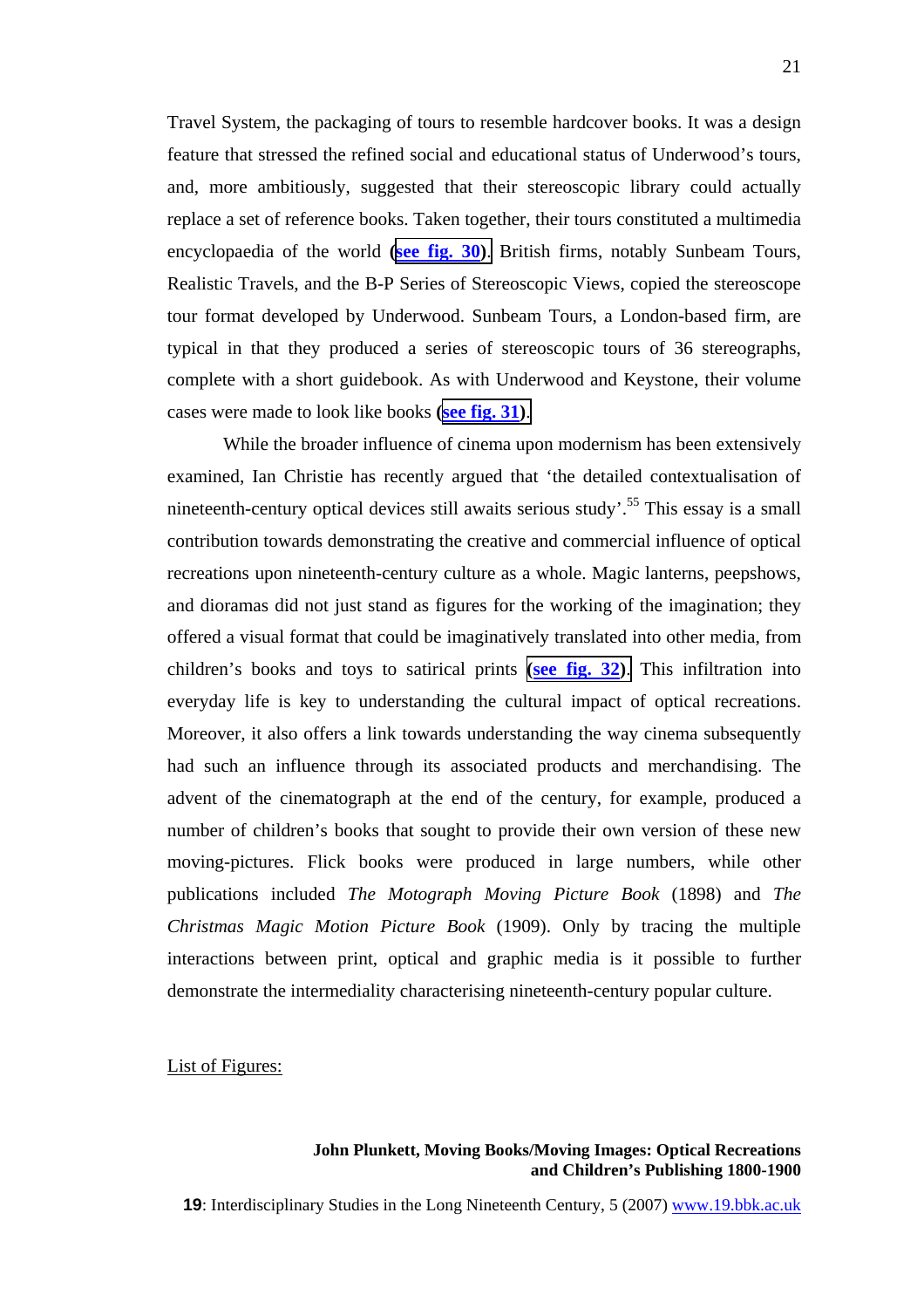**Fig. 1** Marcellus Laroon, *O Rare Shoe* (1687). EXEBD 70244. EXEBD is the record number for the Bill Douglas Centre for the History of Cinema and Popular Culture, University of Exeter.

**Fig. 2** L. P. Boitard, *The Cries of London In Six Parts, Being a Collection of Seventy Two Humourous Prints drawn from the Life by that Celebrated Artist Laroon, with additions and Improvements* (London: Robert Sayer, 1760). Private Collection.

**Fig. 3** F. Bartolizzi after Francis Wheatley, 'The Peep Show' (1789). EXEBD70020.

**Fig. 4** William H. Pyne, 'The Half-Penny Showman' (London: William Miller, 1805). EXEBD 70251.

**Fig. 5** [Charles Rossiter?], *The Battle of Waterloo* Peepshow (*c*.1850). EXEBD70073.

**Fig. 6** Edward Edwards after William Marshall Craig, 'A Showman' (1805). EXEBD 70357.

**Fig. 7** *Kriss Kringle's Raree Show for Boys and Girls* (New York: W.H. Murphy, 1846), frontispiece. EXEBD46174.

**Fig. 8** *Kriss Kringle's Raree Show for Boys and Girls* (New York: W.H. Murphy, 1846), p. 1. EXEBD46174.

**Fig. 9** Peter Parley, *Sergeant Bell and His Raree Show* (London: Thomas Tegg, 1839), frontispiece. EXEBD42992.

**Fig. 10** Peter Parley, *Sergeant Bell and His Raree Show* (London: Thomas Tegg, 1839), pp. 231-2. EXEBD42992.

**Fig. 11** *The Picture Pleasure Book* (London: Addey and Co., 1853). EXEBD46131.

**Fig. 12** *The Picture Pleasure Book* (London: Addey and Co., 1853), p. 40. EXEBD46131.

### **John Plunkett, Moving Books/Moving Images: Optical Recreations and Children's Publishing 1800-1900**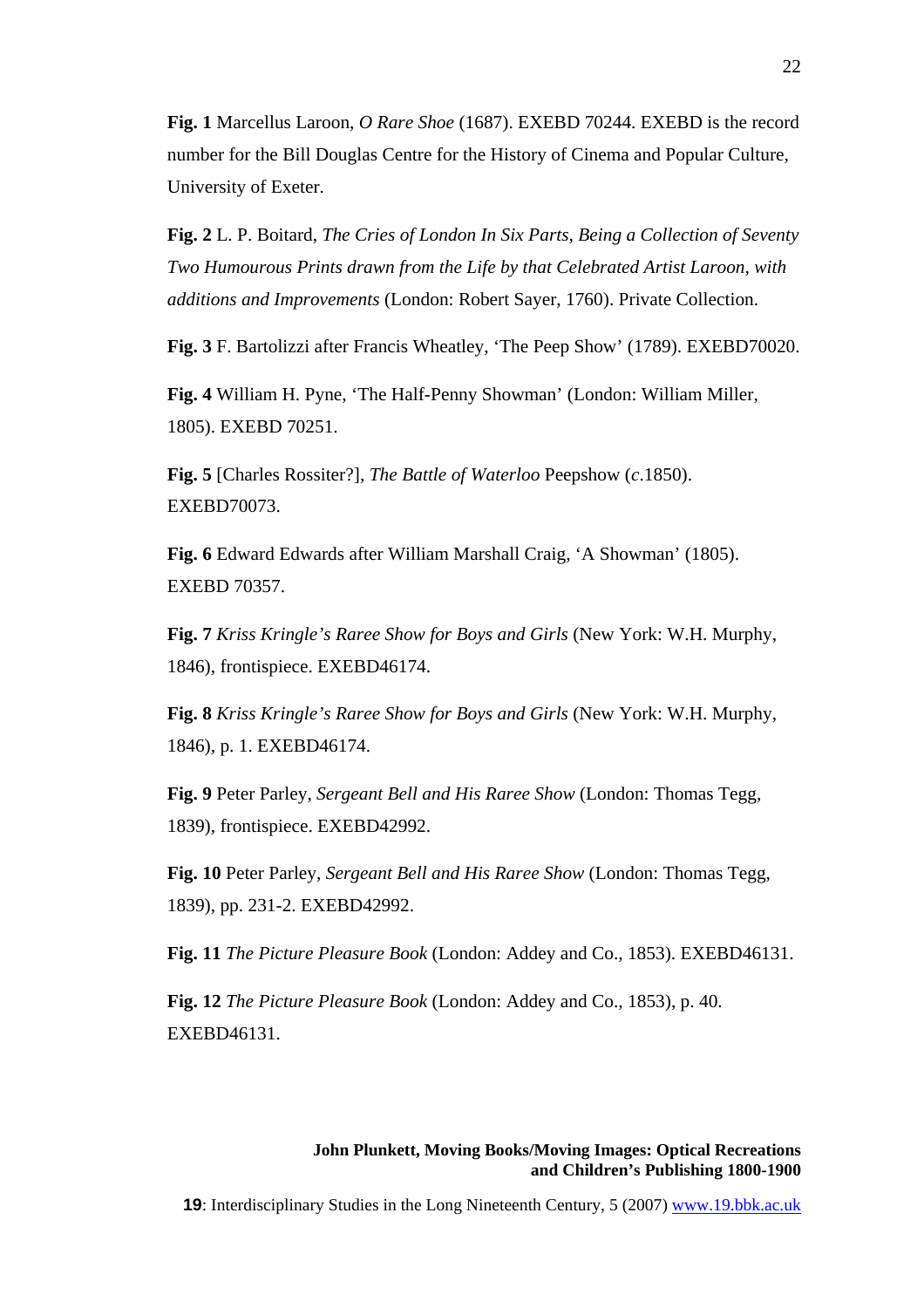**Fig. 13** Professor Wolley Cobble, *The Fool's Paradise; with the many wonderful adventures there as seen in the strange surpassing peepshow of Professor Wolley Cobble* (London: Griffith and Farran, 1883). EXEBD29772 .

**Fig. 14** 'The Woeful Panorama of the Toothache', Professor Wolley Cobble, *The Fool's Paradise; with the many wonderful adventures there as seen in the strange surpassing peepshow of Professor Wolley Cobble* (London: Griffith and Farran, 1883). EXEBD29772.

**Fig. 15** Mrs George Cupples, *Our Parlour Panorama* (London: T. Nelson and Sons, 1882), front cover. EXEBD46188.

**Fig. 16** *Our Parlour Panorama* (London: T. Nelson and Sons, 1882), pp. 18-19. EXEBD46188.

**Fig 17** F. M. Allen, *Through Green Glasses* (London: Ward and Downey, 1888). EXEBD42993.

**Fig. 18** *The Peep Show*: *A Picture Magazine for Little Readers*, April 1876, frontcover. Courtesy of National Library of Scotland.

**Fig 19** 'Some Magic Lantern Slides,' *Boy's Own Paper*, 4 (28 June 1882), p. 712. EXEBD28101.

**Fig. 20** 'The Christmas Gift. A Goose Story for Magic Lantern or Shadow Show,' *Boy's Own Paper*, 3 (25 December 1880), p. 198. EXEBD28103.

**Fig 21** Alfred Crowquill, *Comic History of the Kings and Queens of England, from William the Conqueror to the Present Time* (London: Read and Co, *c.*1855). EXEBD70404.

**Fig 22** *Royal Moveable Punch and Judy* (London: Dean and Son, 1870). EXEBD14883.

**Fig 23** *Royal Moveable Punch and Judy* (London: Dean and Son, 1870). EXEBD14883.

### **John Plunkett, Moving Books/Moving Images: Optical Recreations and Children's Publishing 1800-1900**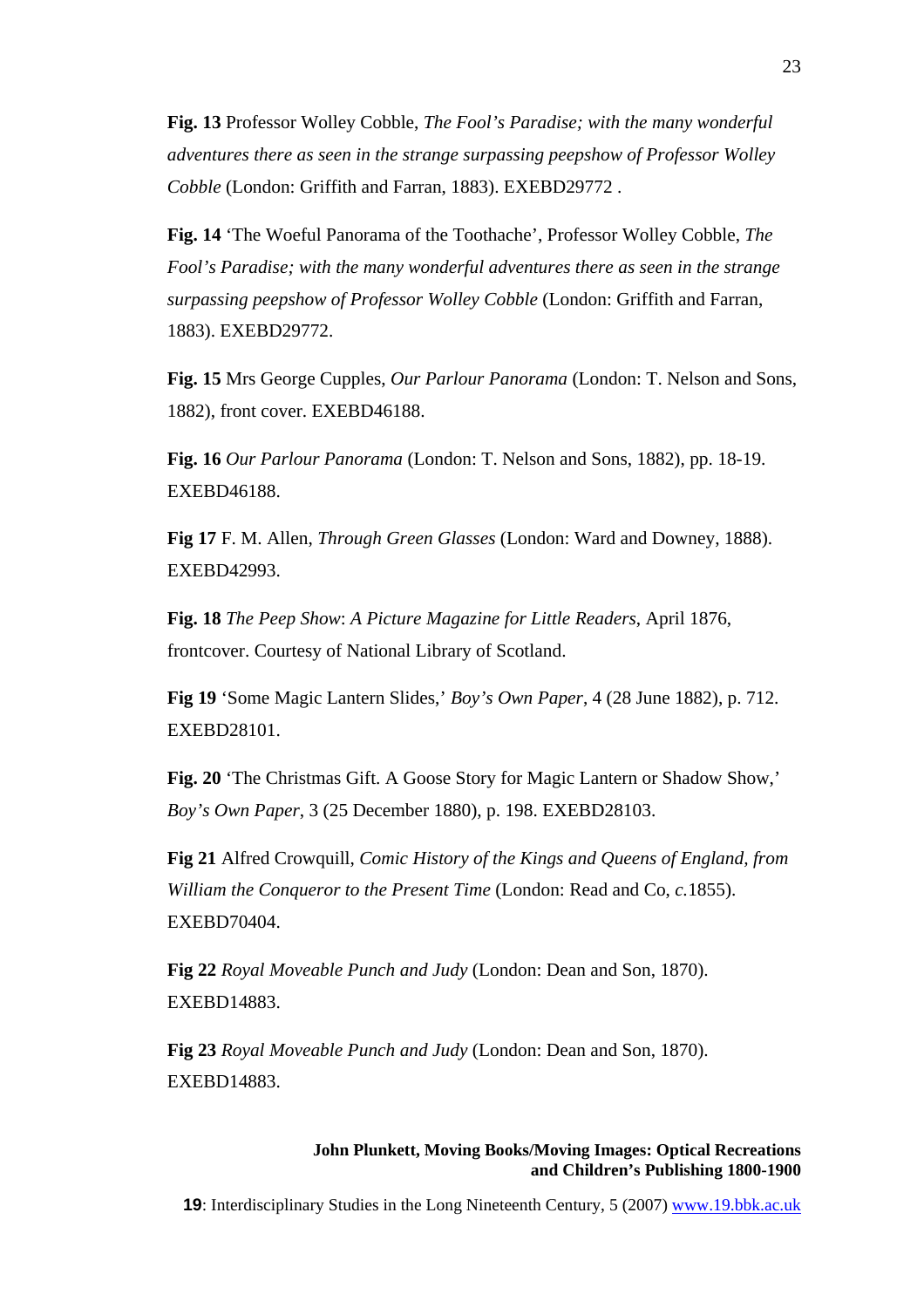**Fig. 24** *Dean's New Book of Magic Illuminations* (London: Dean and Son, 1862). EXEBD14758.

**Fig. 25** *Dean's New Book of Magic Illuminations* (London: Dean and Son, 1862). EXEBD14758.

**Fig. 26** *Dean's New Book of Dissolving Views* (London: Dean and Son, 1860). EXEBD14756.

**Fig. 27** *Dean's New Book of Dissolving Views* (London: Dean and Son, 1860). EXEBD14756.

**Fig. 28** *The Magic Lantern StruwellPeter* (London: F. Warne and Co, 1896). EXEBD14750.

**Fig. 29** *The Magic Lantern StruwellPeter* (London: F. Warne and Co, 1896). EXEBD14750.

**Fig. 30** *The Underwood Travel Library Volumes 1 and 2* (c.1905). EXEBD.

**Fig. 31** Realistic Travels and Keystone View Company Stereograph Cases *c*. 1905- 1918. EXEBD.

**Fig. 32** *The Motograph Moving Picture Book* (London: Bliss Sands and Co, 1898). EXEBD46221.

Endnotes:

 $\overline{a}$ 

# **John Plunkett, Moving Books/Moving Images: Optical Recreations and Children's Publishing 1800-1900**

<sup>1</sup> Lewis Carroll, *Alice's Adventures in Wonderland: Through the Looking-Glass and what Alice found there*, ed. Hugh Haughton (London: Penguin, 1998), p. 24.

<sup>2</sup> Jay David Bolter and Richard Grusin, *Remediation: Understanding New Media* (Cambridge, MA.: MIT Press, 2001), p. 15.

<sup>&</sup>lt;sup>3</sup> Walter Ong, *Orality and Literacy: The Technologizing of the Word* (London: Methuen, 1982), p. 171.

<sup>&</sup>lt;sup>4</sup> The superseding of aural by print culture is, of course, a very long-term process; see Adam Fox, *Oral and Literate Culture in England, 1500-1700* (Oxford: Oxford UP, 2000). Nonetheless, with the spread of formal education and schooling, it was still an ongoing phenomenon.

<sup>5</sup> See Richard Balzer, *Peepshows: A Visual History* (London: Harry N. Abrams, 1998), pp. 18-19.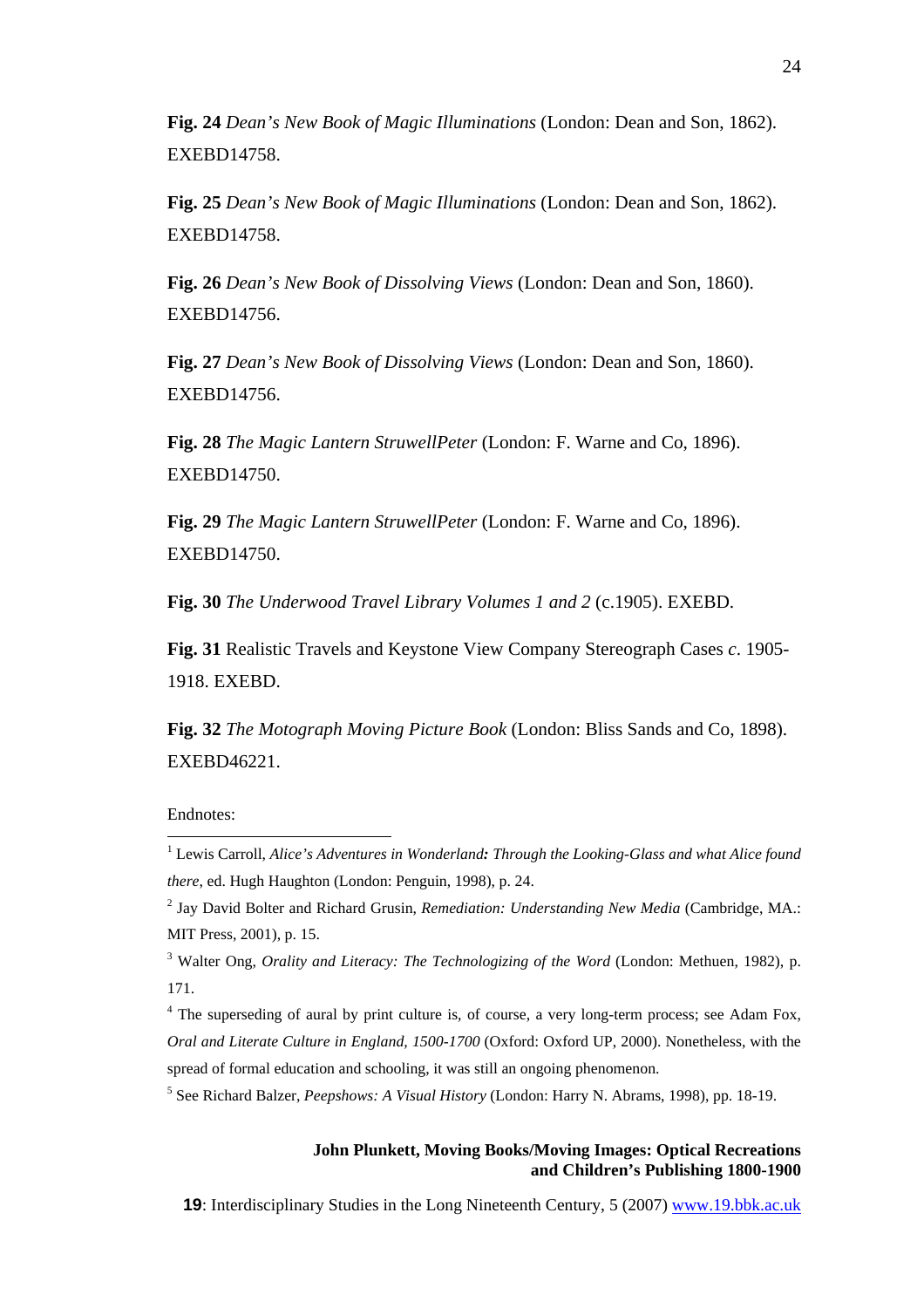6 On the history of the Cries of London, see Sean Sheasgreen, *Images of the Outcast: The Urban Poor in the Cries of London* (Manchester: Manchester UP, 2002).

<sup>7</sup> Edward Edwards after William Marshall Craig, 'A Showman' (1805). EXEBD 70357.

8 [Robert or William Chambers], 'Ben Minory,' *Chambers's Edinburgh Journal*, 7 (28 April 1838), 105.

<sup>9</sup> 'Ben Minory,' 105

 $10$  'Ben Minory,' 106.

<sup>11</sup> Ann Taylor, *Signor Topsy Turvey's Magic Lantern; Or, The World Turned Upside Down* (London: Tabart and Co, 1810), p. 4.

<sup>12</sup> Terry Castle, 'Phantasmagoria: Spectral Technology and the Metaphorics of Modern Reverie,' *Critical Inquiry*, 15:1 (1988), 26-61; Isobel Armstrong, 'The Lady of Shallott: Optical Elegy,' in James Lyons and John Plunkett, eds, *Multimedia Histories: From the Magic Lantern to the Internet*, (Exeter: Exeter UP, 2007), pp. 179-93.

13 Pierce Egan, *Life in London, Or, The Day and Night Scenes of Jerry Hawthorn, ESQ., and his Elegant Friend Corinthian Tom, accompanied by Bob Logic, the Oxonian, in their Rambles and Sprees through the Metropolis* (London: Sherwood, Neely, and Jones, 1821), p. 19.

14 Joseph Brown, *The New English Primer, or reading made easy, according to an improved plan, for the use of schools, and as a first book for children* (London: A MacPherson, 1790), n.p.

15 J.S. Bratton, *The Impact of Children's Fiction* (London: Croom Helm, 1981), pp. 31-46.

<sup>16</sup> *The Raree Show* (London: J.M. Evans, 1800), frontispiece.

<sup>17</sup> *Squire Summerton's Picture Gallery* (London: T. Batchelor, 1800).

<sup>18</sup> *Kriss Kringle's Raree Show for Boys and Girls* (New York: W.H. Murphy, 1845), p. 5.

<sup>19</sup> Peter Hunt, *Criticism, Theory, and Children's Literature* (Oxford: Basil Blackwell, 1991), p. 80.

<sup>20</sup> *Kriss Kringle's Raree Show for Boys and Girls*, p. 6.

21 Roland Barthes, 'From Speech to Writing,' in *The Grain of the Voice: Interviews 1962-1980*, trans. Linda Coverdale (Berkeley: University of California Press, 1991), pp. 4-5.

22 Peter Parley, *Sergeant Bell and His Raree Show* (London: Thomas Tegg, 1839), p. 231.

<sup>23</sup> *Picture Book for Little Children* (London: Religious Tract Society, 1864), p. 1.

<sup>24</sup> *The Picture Pleasure Book* was also available in sixteen individual numbers at sixpence each. A series *Picture Pleasure Book* (1854) was subsequently produced.

25 Professor Wolley Cobble, *The Fool's Paradise; with the many wonderful adventures there as seen in the strange surprising peepshow of Professor Wolley Cobble* (London: J.C. Hotten, 1872), n.p.

26 Professor Wolley Cobble, n.p.

<sup>27</sup> See also Mrs George Cupples, *The Pretty Marmoset* (1875); 'The Peepshow,' *The Baptists Children's Magazine and Youth's Missionary Repository*, 3 (1847), 57-62: 62. Balzer also provides illustrations of more American examples, pp. 122-24.

<sup>28</sup> *The Peep-Show: A Picture Magazine for Little Readers,* 1 (May 1876), endmatter.

# **John Plunkett, Moving Books/Moving Images: Optical Recreations and Children's Publishing 1800-1900**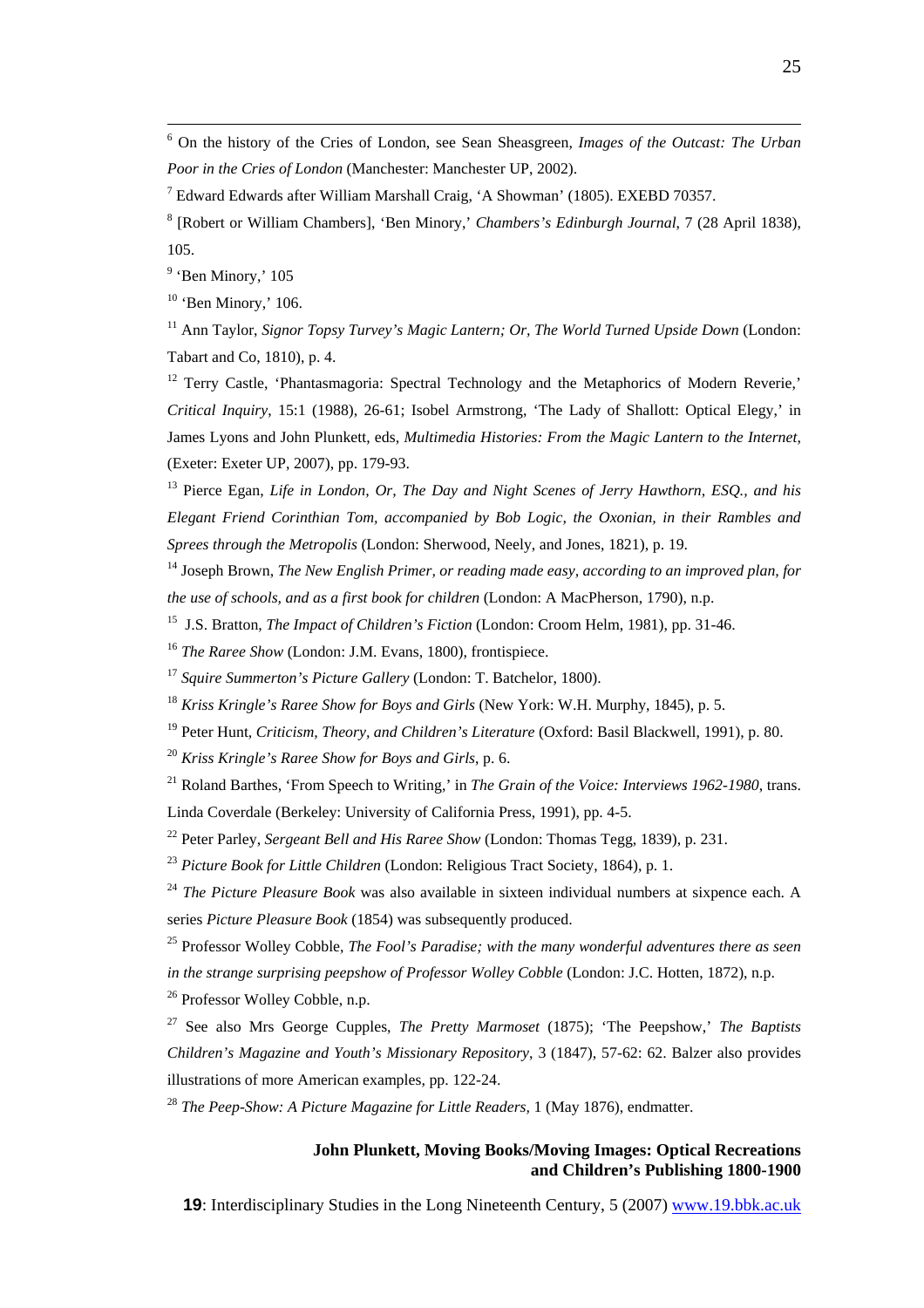29 See Richard Noakes, 'The *Boy's Own Paper* and Late-Victorian Juvenile Magazine' in *Science in the Nineteenth-Century Periodical: Reading the Magazine of Nature* ed. by Cantor, Dawson et al. (Cambridge: Cambridge UP, 2004), pp. 151-171.

<sup>30</sup> 'A Holiday Railway Story. (Suitable for the Magic Lantern or Shadow Show)', *Boy's Own Paper*, 3 (11 December 1880), 163-4; 'The Christmas Gift. (A Goose Story for the Magic Lantern or Shadow Show)', (25 December 1880), 198; 'The Three Wise Men!', (29 January 1881), 292-3; 'Young Dobbs's Hat', (12 March 1881), 391 and (19 March 1881), 398; 'A Little Knowledge is a Dangerous Thing. (Adapted for Magic-Lantern or Shadow Show)', (7 May 1881), 460.

<sup>31</sup> This volume includes the following designs: 'Sketches for Lantern Slides,' *Boy's Own Paper*, 7 (4 October 1883), p. 3; untitled, (24 Jan 1885), p. 268; 'Designs for Lantern Slides', (15 December 1883), p. 176; (22 December 1883), p. 192; (5 Jan 1884), p. 223; (12 Jan 1884), p. 240; (19 Jan 1884), p. 256; (26 Jan 1884), p. 272; (2 Feb 1884), p. 287; (9 Feb 1884), p. 302; (16 Feb 1884), p. 319. The last series is the same story made up of nine different individually-printed engravings.

32 See, for example, 'Winter Evenings Amusements. The Lantern Praxinoscope', *Boy's Own Paper*, 5 (13 January 1883), 255. Frank Chasemore, 'How to make an Aphengescope, or Apparatus for Exhibiting Photographs, Opaque Pictures, and Living Insects in the Magic Lantern', *Boy's Own Paper*, 6 (22 March 1884), 387-8.

<sup>33</sup> On the history of movable books, see Peter Haining, *Movable Books: An Illustrated History*  (London: New English Library, 1979).

<sup>34</sup> See John Plunkett, "Transparencies, Optical Recreations, and the Invention of the Screen,' in *Visual Delights II*, ed. by Simon Popple and Vanessa Toulmin (London: John Libbey, 2005), pp. 175- 93.

<sup>35</sup> This tab-transformation has been claimed as Dean and Son's particular invention, see Ann Montanaro, 'A Concise History of Pop-up and Movable Books' <Hhttp://www.libraries.rutgers.edu/rul/libs/scua/montanar/p-intro.htm> [accessed 20 May 2007H].

36 Percy Muir, *English Children's Book 1600-1900* (London: B.T. Batsford, 1954), pp. 234-236. Muir provides information on several series of movable books published by Dean and Co.

37 Mrs Fanny Cousens, *Pleasant Peeps At Cosmoramic Pictures With Pleasant Tales* (London: Dean and Son, 1870), endmatter.

38 Hunt, *Criticism, Theory, and Children's Literature*, p. 81.

39 Mrs Fanny Cousens*, Pleasant Peeps At Cosmoramic Pictures With Pleasant Tales*, the instructions are on the rear of the first illustration.

 $40$  Nister's titles were also available in the USA in that they were published in conjunction with the New York firm of E.P. Dutton.

<sup>41</sup> *Peepshow Pictures. A Novel Colour Book* (London: Ernest Nister; New York: E.P. Dutton and Co., 1894), n.p.

# **John Plunkett, Moving Books/Moving Images: Optical Recreations and Children's Publishing 1800-1900**